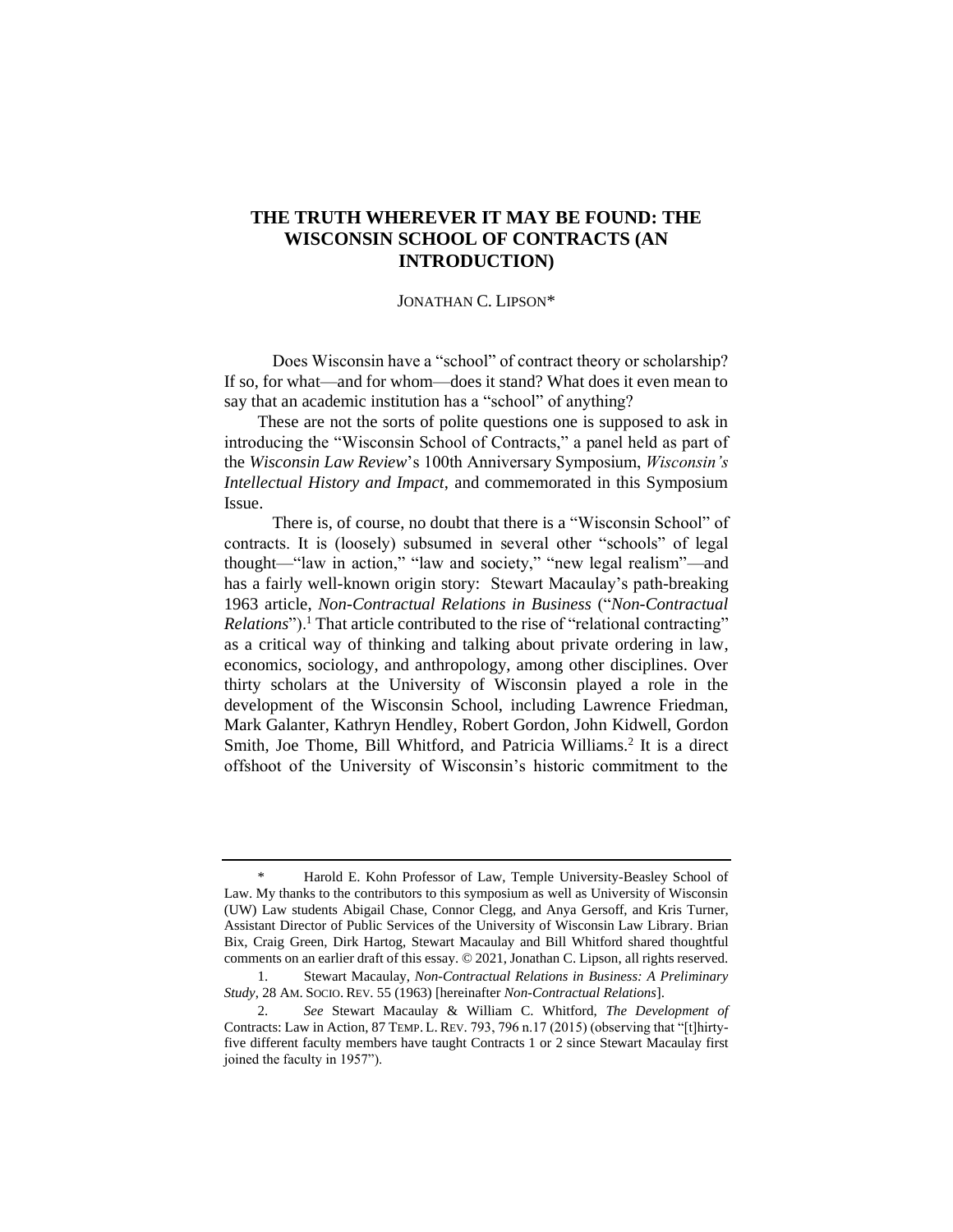<span id="page-1-2"></span>"sifting and winnowing" of knowledge in the pursuit of truth wherever it may be found.<sup>3</sup>

<span id="page-1-1"></span>Wisconsin's is not the only "school" of relational contracting scholarship, and Stewart Macaulay is not its only recognized source.<sup>4</sup> Nor, for that matter, can Wisconsin claim to have special insight into "truth" or its pursuit. Nevertheless, the Wisconsin School has had a significant impact, due in part to the intellectual and methodological tradition of which it is a part. Macaulay's *Non-Contractual Relations* may be among the most widely cited contracts papers in history.<sup>5</sup> As Columbia Law Professor Robert Scott—one of scores of legal scholars who followed in Macaulay's footsteps—has observed, "[w]e are all relationalists now."<sup>6</sup>

<span id="page-1-0"></span>But for what, and for whom, the Wisconsin School actually stands, and what it means to say that there is a "Wisconsin School" of contracts, are more difficult questions to answer. This Introduction argues that that is not an accident. As the contributions to this portion of the symposium show, the Wisconsin School has led to difficult questions about institutional, methodological, and ideological choices, while insisting on candor and humility in the study and teaching of the law of private ordering. Perhaps the Wisconsin School's chief contribution to private ordering scholarship has been to make it harder, not easier, to answer such questions, even as it also revealed why it was imperative to ask them. If recent events are any indication, it turns out that may be a good thing.

This brief Essay introduces the symposium papers that follow and situates them in the Wisconsin School. Part I describes the Contracts portion of the symposium. Part II maps the papers to the institutional, methodological, and political facets of the Wisconsin School. Because, as will be developed, pedagogy is a key feature of the Wisconsin School, Part III briefly discusses how and why it came into the classroom through *Contracts: Law in Action*, the so-called "Wisconsin Contracts" book.<sup>7</sup> Part IV connects these observations to Wisconsin's larger academic tradition and considers some current implications.

<sup>3.</sup> *See* Käri Knutson, *Sifting and Winnowing Turns 125: The Tumultuous Story of Three Little Words*, UNIV. WIS.–MADISON NEWS (Sept. 17, 2019), https://news.wisc.edu/sifting-and-winnowing-turns-125/ [https://perma.cc/9QN3-TKB6].

<sup>4.</sup> As discussed below, Ian Macneil, of Northwestern Law School, has sometimes been viewed as "the" (or at least "a") "father" of relational contracting. *See*  William C. Whitford, *Ian Macneil's Contribution to Contracts Scholarship*, 1985 WIS. L. REV. 545, 545 (discussing Macneil's career).

<sup>5.</sup> Juliet Kostritsky reports that it has been cited over 1,200 times. Juliet P. Kostritsky, *A Paradigm Shift in Comparative Institutional Governance: The Role of Contract in Business Relationships and Cost/Benefit Analysis*, 2021 WIS. L. REV. 385, 388.

<sup>6.</sup> Robert E. Scott, *The Case for Formalism in Relational Contract*, 94 NW. U. L. REV. 847, 852 (2000).

<sup>7.</sup> *See* STEWART MACAULAY, WILLIAM WHITFORD, KATHRYN HENDLEY & JONATHAN LIPSON, CONTRACTS: LAW IN ACTION (4th ed. 2016).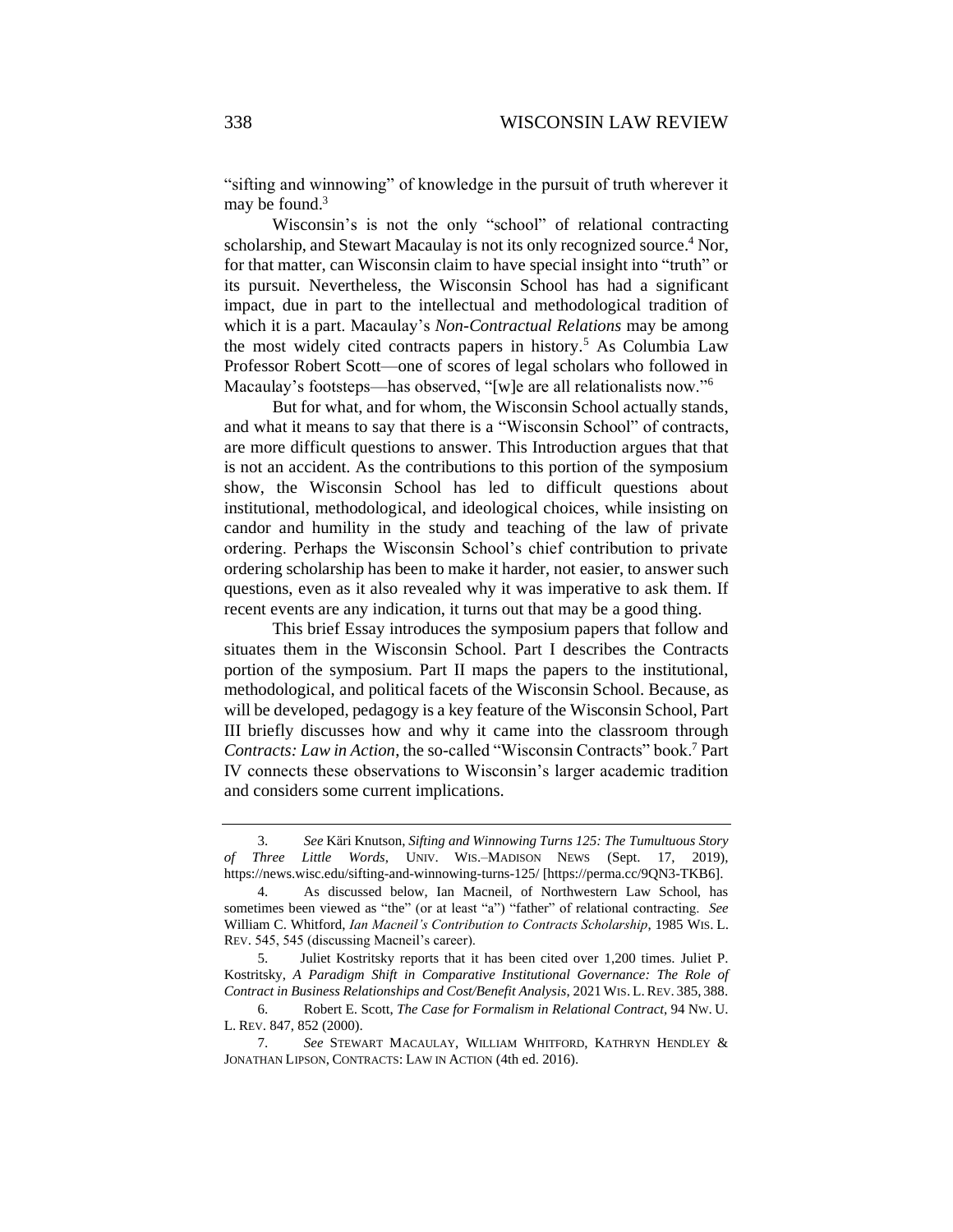#### <span id="page-2-2"></span><span id="page-2-0"></span>I. THE SYMPOSIUM

As befits an approach with such broad and deep impact, the Wisconsin School of Contracts has already been the subject of symposia, books, and Festschrifts. <sup>8</sup> Thus, one may wonder: What is left to say? In honor of the centennial of the *Law Review*, we gathered five scholars to help answer this question, two of whom have contributed papers to this issue of the *Law Review*, 9 and one of whom has contributed an essay to the *Law Review*'s online companion, *The Wisconsin Law Review Forward*. 10

In alphabetical order, the participants were:

- <span id="page-2-1"></span>• Jay Feinman: Professor Feinman, of Rutgers Law School, "is an expert in insurance law, torts, and contract law. The recipient of numerous teaching awards, he's also written seven books and more than [sixty] scholarly articles. He is a member of the American Law Institute."<sup>11</sup>
- Mitu Gulati: Professor Gulati, of Duke Law School (soon to be at the University of Virginia School of Law), is a prolific scholar who writes in several fields, including contract law, sovereign debt, judicial behavior, law firm dynamics, and the study of race and gender disparities.<sup>12</sup>
- Juliet Kostritsky: Professor Kostritsky, of Case-Western Reserve Law School—a graduate of the University of

<sup>8.</sup> The 2001 Wisconsin Law Review Symposium, for example, was devoted to it. *See* Howard S. Erlanger, *Introduction*, 2001 WIS. L. REV. 525, 525. *See also* Elizabeth Mertz & Lawrence M. Friedman, *Law in Reality, Law in Context: On the Work and Influence of Stewart Macaulay*, *in* STEWART MACAULAY: SELECTED WORKS 15, 15 (David Campbell ed., 2020) (commenting on Macaulay's impact on contract scholarship within a larger collection assessing his work); Robert E. Scott, *The Promise and the Peril of Relational Contract Theory*, *in* REVISITING THE CONTRACTS SCHOLARSHIP OF STEWART MACAULAY: ON THE EMPIRICAL AND THE LYRICAL 105, 105 (Jean Braucher, John Kidwell & William C. Whitford eds., 2013); Jonathan C. Lipson, *Foreword; Forward!*, 87 TEMP. L. REV. 693, 693–94 (2015) (offering a Festschrift honoring contracts and related scholarship of Bill Whitford).

<sup>9.</sup> Theresa Arnold, Amanda Dixon, Hadar Tanne, Madison Sherrill & Mitu Gulati, *"Lipstick on a Pig": Specific Performance Clauses in Action*, 2021 WIS. L. REV. 359; Kostritsky, *supra* not[e 5.](#page-1-0)

<sup>10.</sup> Jay M. Feinman, *The Political Significance of the Wisconsin School of Contracts*, 2021 WIS. L. REV. FORWARD 1.

<sup>11.</sup> *Jay M. Feinman*, RUTGERS L., https://law.rutgers.edu/directory/view/feinman [https://perma.cc/DXM4-274G] (last visited Mar. 13, 2021).

<sup>12.</sup> Eric Williamson, *10 New Recruits: Meet the Next Group of Exemplary Professors Joining UVA Law*, UNIV. VA. SCH. L.: UVA LAWYER, https://www.law.virginia.edu/uvalawyer/article/10-new-recruits [https://perma.cc/93PQ-43T3] (last visited Mar. 13, 2021).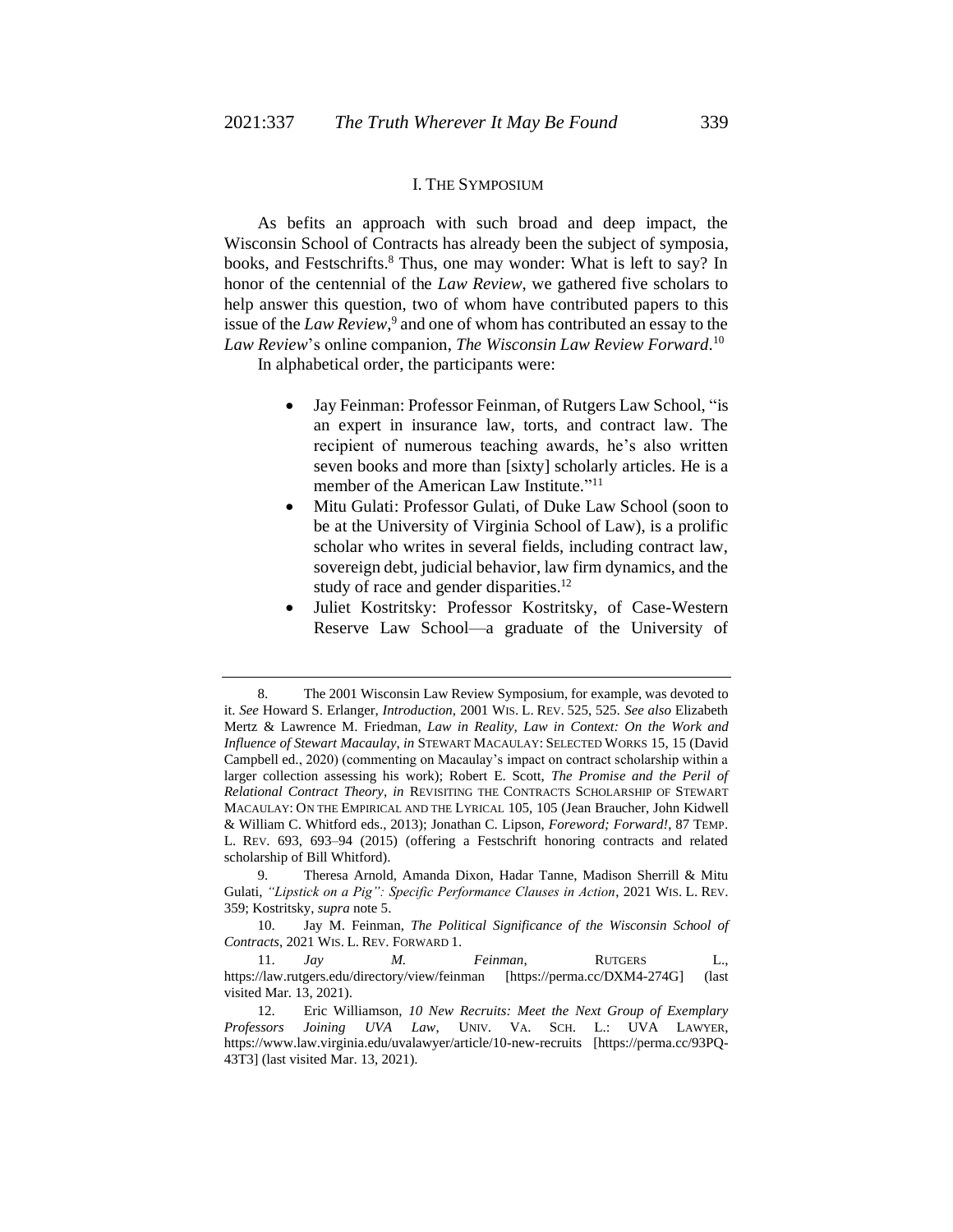Wisconsin Law School class of 1980—is an internationally recognized authority on contracts and commercial law.<sup>13</sup>

- Peter Linzer: Professor Linzer, of the University of Houston, was "[a] noted scholar on contract law, he has published two editions of his *A Contracts Anthology*. He served as the Editorial Reviser of the 'Restatement (Second) of Contracts' . . . [and] as the Chair of the Contracts Section of the Association of American Law Schools." <sup>14</sup> Sadly, Professor Linzer passed away following the Symposium.<sup>15</sup>
- Trang (Mae) Nguyen: Professor Nguyen (Nguyễn Thu Trang) is an Assistant Professor of Law at Temple University and has been a researcher at the New York University School of Law, U.S.-Asia Law Institute, and a visiting scholar at the University of California Berkeley School of Law. Her work compares U.S., Vietnamese, and Chinese legal systems, including on supply chain contracts among businesses in these nations.<sup>16</sup>

As required by the COVID-19 pandemic, the symposium was held via Zoom on October 23, 2020.<sup>17</sup>

#### II. SCHOLARSHIP

"It is not precise—or at least not especially helpful—to say that Stewart Macaulay has a 'theory of contract law,'" Brian Bix recently observed.<sup>18</sup> Rather, Macaulay, and by extension the Wisconsin School that he helped to generate, "operate[] orthogonally" to essentializing claims about what contract law is or normative claims about what it should do.<sup>19</sup> As the late (and much missed) Jean Braucher observed:

<sup>13.</sup> *Juliet P. Kostritsky*, CASE W. RSRV. UNIV., https://case.edu/law/ourschool/faculty-directory/juliet-p-kostritsky [https://perma.cc/4D8Z-E4TA] (last visited Mar. 13, 2021).

<sup>14.</sup> *Peter Linzer*, UNIV. HOUS. L. CTR., https://www.law.uh.edu/faculty/main.asp?PID=22 [https://perma.cc/J4GF-ST9D] (last visited Mar. 13, 2021).

<sup>15.</sup> *Id.*

<sup>16.</sup> *Trang (Mae) Nguyen*, TEMP. UNIV. BEASLEY SCH. L., https://www.law.temple.edu/contact/trang-mae-nguyen/ [https://perma.cc/V4V7-QZGN] (last accessed Mar. 13, 2021).

<sup>17.</sup> *See Wisconsin Law Review's 2020 Symposium*, UNIV. WIS.–MADISON, https://wlr.law.wisc.edu/symposium/ [https://perma.cc/UCV4-H6FD] (last visited Mar. 13, 2021).

<sup>18.</sup> Brian H. Bix, *Stewart Macaulay and the Law of Contract*, *in* STEWART MACAULAY: SELECTED WORKS, *supra* not[e 8,](#page-2-0) at 4.

<sup>19.</sup> *Id.*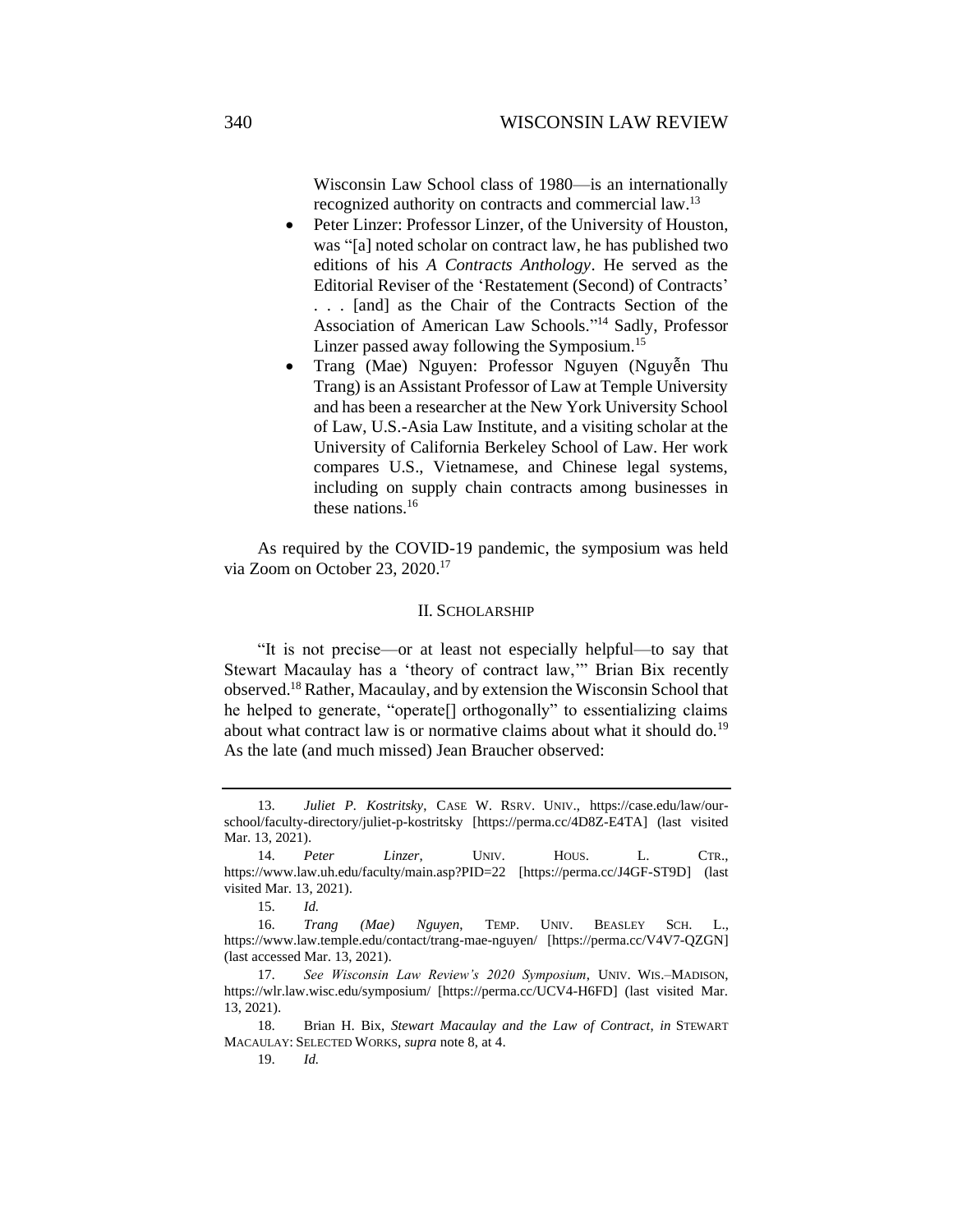Looking at law from the bottom up can be a relatively neutral enterprise . . . giving us information about the functioning of legal systems and providing a better basis for legal education by increasing understanding of the roles lawyers actually play. Investigation of facts at ground level also can serve at times a muckraking function, when observation reveals that things are not as we supposed and furthermore not as we think they should be. Perhaps the only sorts of empirical researchers whom Macaulay is not particularly interested in having join in a New Legal Realism are those who ignore important parts of what they are studying or who go far beyond their data when discussing the implications of their research.<sup>20</sup>

This bespeaks the pluralism of the Wisconsin School. All are welcome, we might say, provided you are willing to go wherever the truth may lead you. While Wisconsin obviously has no special purchase on "truth," Macaulay advanced seven claims about law and society which loom over the Wisconsin School of Contracts, magnifying the complexity of the project:

- 1. Law is not free.
- 2.Law is delivered by actors with limited resources and interests of their own in settings where they have discretion.
- 3. Many of the functions usually thought of as legal are performed by alternative institutions, and there is a great deal of interpretation between what we call public and private sectors.
- 4. People, acting alone and in groups, cope with law and cannot be expected to comply passively.
- 5. Lawyers play many roles other than adversary in a courtroom.
- 6. Our society deals with conflict in many ways, but avoidance and evasion are important ones.
- <span id="page-4-0"></span>7. While law matters in American society, its influence tends to be indirect, subtle, and ambiguous. $21$

<sup>20.</sup> Jean Braucher, *The Sacred and Profane Contracts Machine: The Complex Morality of Contract Law in Action*, 45 SUFFOLK U. L. REV. 667, 691 (2012).

<sup>21.</sup> Stewart Macaulay, *The New Versus the Old Legal Realism: "Things Ain't What They Used to Be*,*"* 2005 WIS. L. REV. 365, 383 [hereinafter *New Versus Old Legal Realism*] (citing Stewart Macaulay, *Law and the Behavioral Sciences: Is There Any There There?*, 6 L. & POL'Y 149, 152–55 (1984)).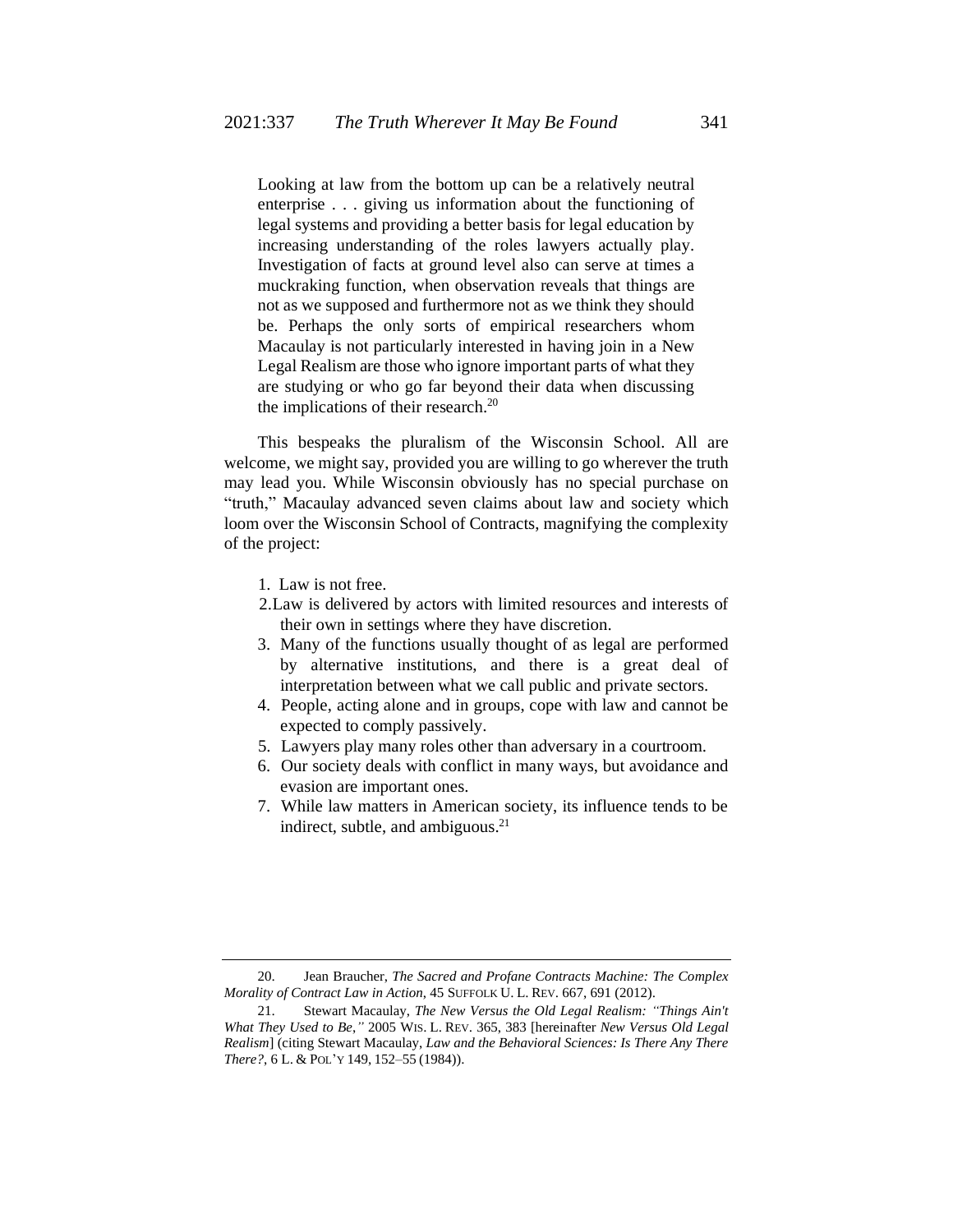These "seven deadly sins"<sup>22</sup> may seem obvious to us today, but they compete with more simplifying approaches to legal scholarship, especially law and economics, and especially as practiced at the University of Chicago. For the "freshwater" economists, claims like those of the Wisconsin School were subordinate to *a priori* axioms of economic behavior reflecting rational action and quantifiable outcomes.<sup>23</sup> "It takes a theory to beat a theory," the economically-minded sometimes say. $^{24}$ 

Messy statements about the law in action are not (in this view) a theory. They are a set of anecdotal observations which may be true but are inferior to the clarifying force of simple truisms such as "people maximize, markets clear."<sup>25</sup> "The wonder of modern price theory," Douglas Baird declared in 1997, "is how much can be derived from propositions that are so simple."<sup>26</sup> While much has changed since then, and even some law-andeconomics stars have had second thoughts, $^{27}$  it is not hard to see that the Wisconsin School was antithetical to almost all that its friendly competitors to the south stood for.<sup>28</sup>

Wisconsin and Macaulay also had allies. The most important was Ian Macneil, of the Northwestern University Law School, who shares with

<sup>22.</sup> So dubbed by Wisconsin Law School Professor Emeritus David Trubek. *Id.* Macaulay, with characteristic modesty, also noted that others had contributed to the list. For example, Professor Frank Munger "added several [propositions] that reflect the more current law and society culture." *Id.* at 384 n.90 (citing Frank Munger, *Mapping Law and Society*, *in* CROSSING BOUNDARIES: TRADITIONS AND TRANSFORMATIONS IN LAW AND SOCIETY RESEARCH 21, 40–52 (Austin Sarat, Marianne Constable, David Engel, Valerie Hans & Susan Lawrence eds., 1998)).

<sup>23.</sup> *See, e.g.*, Chris Starmer, *Developments in Non-Expected Utility Theory: The Hunt for a Descriptive Theory of Choice Under Risk*, 38 J. ECON. LITERATURE 332, 334 (2000) ("I will start from the presumption that evidence relating to actual behavior should not be discounted purely on the basis that it falls foul of conventional axioms of choice.").

<sup>24.</sup> *See, e.g.*, Richard A. Epstein, *Common Law, Labor Law, and Reality: A Rejoinder to Professors Getman and Kohler*, 92 YALE L.J. 1435, 1435 (1983).

<sup>25.</sup> Douglas G. Baird, *The Future of Law and Economics: Looking Forward*, 64 U. CHI. L. REV. 1129, 1132 (1997).

<sup>26.</sup> *Id.* at 1131–32. "For example, once one accepts that, as a general matter, demand decreases as price increases, much else follows." *Id.* at 1132.

<sup>27.</sup> *See* Jonathan Lipson, *The Great Repression: The Crisis of Richard Posner*, HUFFPOST (July 13, 2010, 4:28 PM), https://www.huffpost.com/entry/the-great-repressionthe\_b\_644925 [https://perma.cc/8PJA-GHQW].

<sup>28.</sup> In a related vein, Melvin Eisenberg has argued that "we do not have a body of meaningful and justified contract law rules, either in place or proposed, that apply to, and only to, relational contracts." Melvin A. Eisenberg, *Why There Is No Law of Relational Contracts*, 94 NW. U. L. REV. 805, 805 (2000). A moment's reflection should reveal the weakness of Professor Eisenberg's critique: one could make the same claim against virtually any common type of contract or prominent theory of contract law. No "body of meaningful and justified contract law rules" applies "to, and only to," one-off, adhesion, standard-form, bespoke, oral or imagined contracts, or credible theories about them.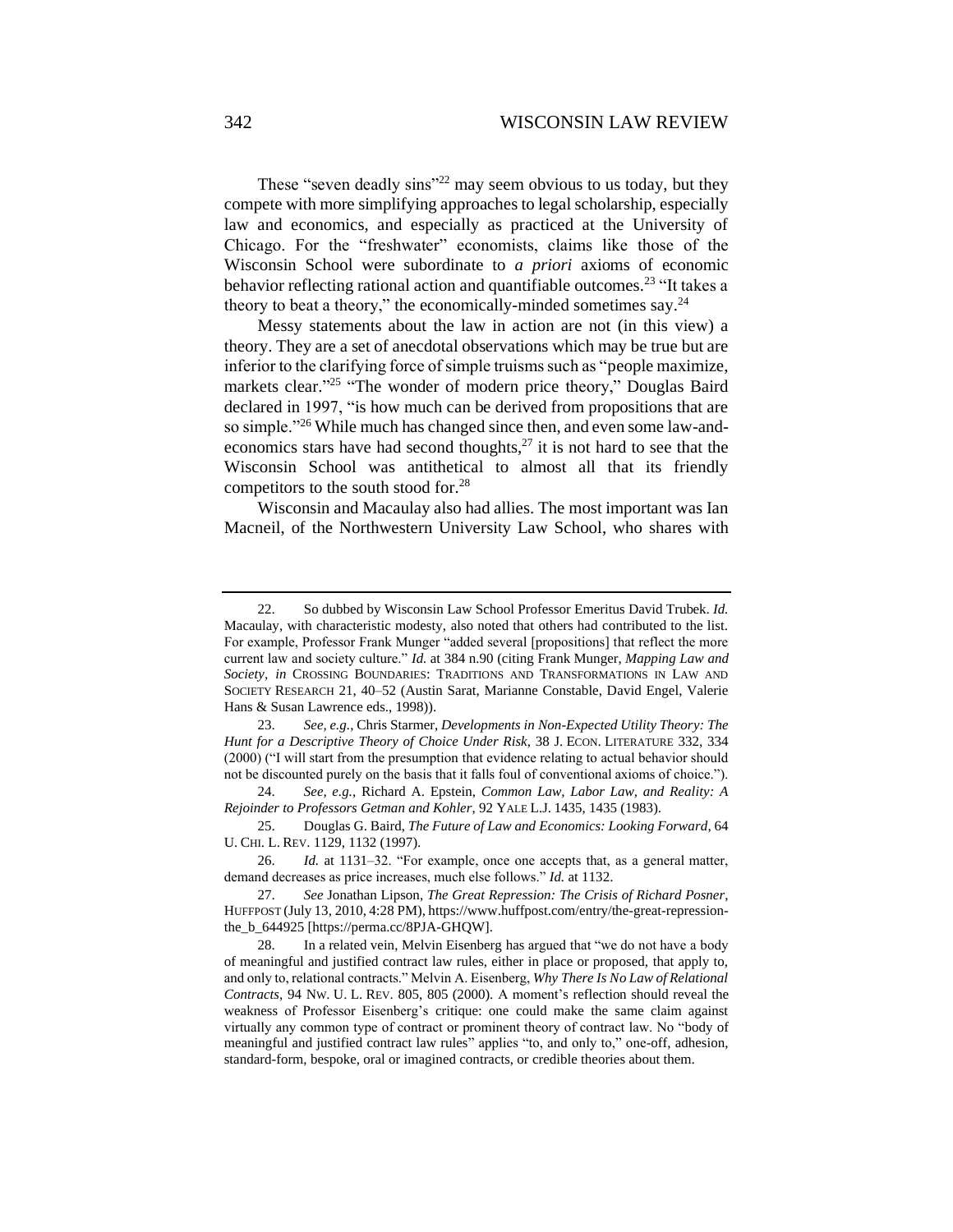<span id="page-6-0"></span>Macaulay the title of "inventor" of relational contracting.<sup>29</sup> They both focused on "the close inspection of the norms and practices of the commercial users of contract law, the contracting parties themselves."30 They differed, however, in their diagnoses of the pathologies presented and, indeed, over whether a cure was possible at all.

The more pragmatic and gimlet-eyed of the two, Macaulay was skeptical of broad claims and easy solutions, a "depressed liberal," in Robert Gordon's words, resigned to the fact that contract was but part of a larger and ongoing political struggle.<sup>31</sup> Macneil, by contrast, seemed to have somewhat greater confidence that government could improve outcomes in the use and abuse of contract, in particular that regulatory and administrative systems could protect those most vulnerable to promissory predation.<sup>32</sup> Unlike Macaulay, Macneil worked hard to convince readers that relational contracting was a "theory" centered around disclaiming the fiction of the "discrete" (one-off) transaction.<sup>33</sup>

Regardless of the differences, leading contracts scholars recognized the power of these insights, including Victor Goldberg,<sup>34</sup> Richard

30. Robert W. Gordon, *Macaulay, Macneil, and the Discovery of Solidarity* and *Power in Contract Law*, 1985 WIS. L. REV. 565, 568.

31. Gordon, *supra* not[e 30,](#page-6-0) at 571.

<sup>29.</sup> As Macneil said:

My students, for example, all know that I invented relational contract, and I daresay Stewart Macaulay's students all know that he invented relational contract. Charles Fried knows that relational contract was invented by the Devil. Any good classical neoclassical microeconomist knows there is no such thing as relational contract. All these 'wees' happen to be wrong. Or are they? Perhaps for their own purposes, each of these 'wees' is correct.

Ian R. MacNeil, *Relational Contract: What We Do and Do Not Know,* 1985 WIS. L. REV. 483, 483.

<sup>32.</sup> Whitford, *supra* note [4,](#page-1-1) at 551 (observing that Macneil "counsels greater reliance on proactive administrative agencies that can take account of the many third-party interests at stake and less reliance on courts able to apply regulatory rules only when a disadvantaged party initiates a court procedure").

<sup>33.</sup> Ian R. Macneil, *Relational Contract Theory*: *Challenges and Queries*, 94 NW. L. REV. 735, 877–78 (2000) (describing "(1) an umbrella theory encompassing all relational contract theories, (2) what I am calling 'essential contract theory,' referring specifically to my own relational contract theory based on common contract behavior and norms, and (3) the 'relational/as-if-discrete' spectrum or axis" to evaluate contract terms and norms) (citations omitted).

<sup>34.</sup> *See, e.g.*, Victor P. Goldberg, *Regulation and Administered Contracts*, 7 BELL J. ECON. 426, 439 (1976) (developing the "hold up" problem observed by Macaulay).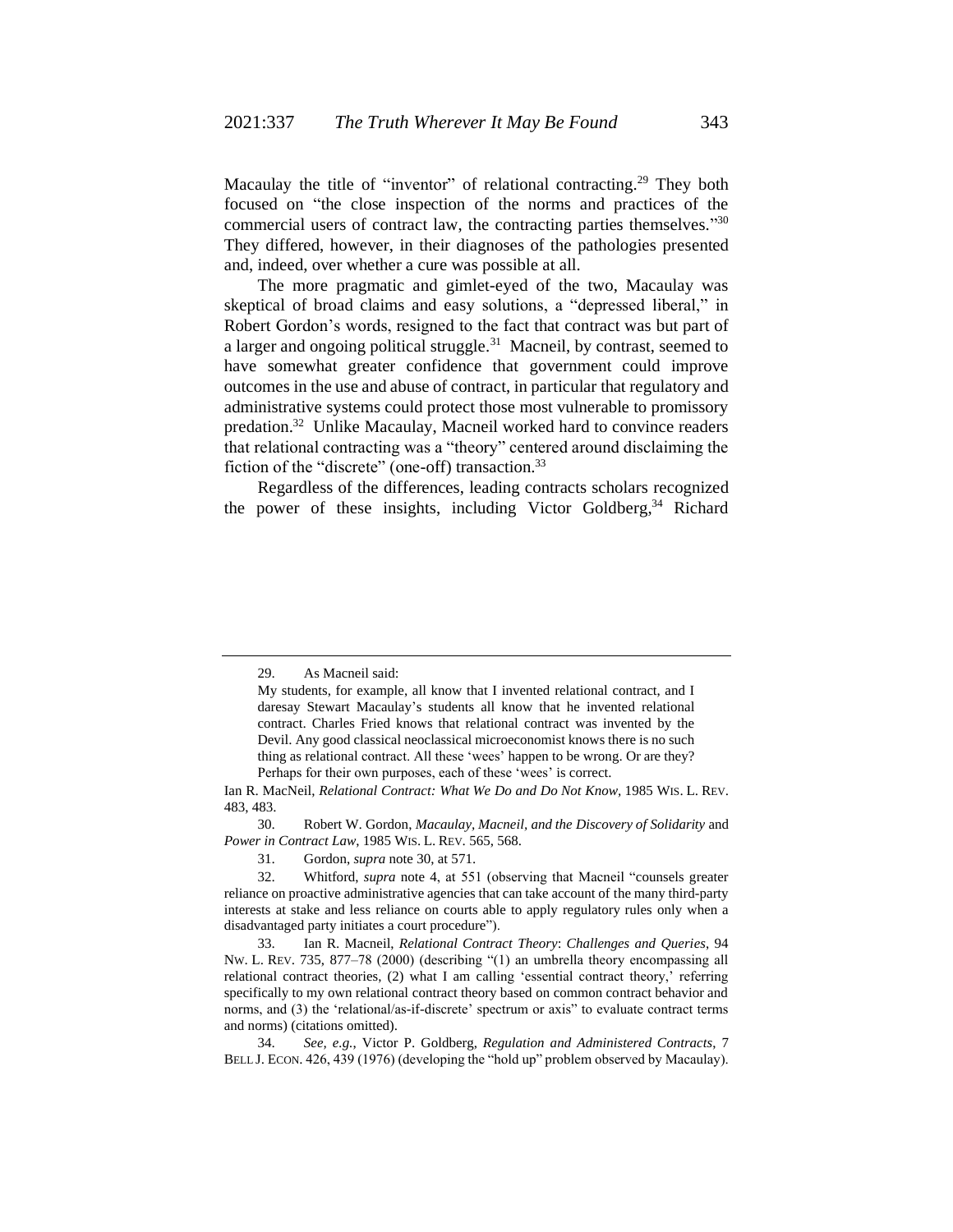Speidel,<sup>35</sup> and Robert Hillman.<sup>36</sup> The Wisconsin School distinguished itself from competitors and collaborators in three dimensions, reflected in the three contributions by symposium panelists: (i) our understanding of institutional choice and governance; (ii) our methodological options; and (iii) our ideological commitments. While the Wisconsin School also has other elements—notably, an approach to pedagogy, discussed below these three have shown themselves to be especially salient to our current thinking about the role and rule of law in private ordering.

# *A. Institutional Choice*

The Wisconsin School assesses institutions. While it did not necessarily define the term "institution,"<sup>37</sup> *Non-Contractual Relations*  recognized that private ordering is itself a kind of institutional choice: the parties have chosen to use a market mechanism rather than, for example, central government planning to produce and distribute goods and services.<sup>38</sup> When things go awry, the parties again confront an institutional choice: they can go to court or try to work it out. Macaulay's singular and, in retrospect, obvious—contribution was to find, empirically, that persons in business may not make the institutional choice lawyers were trained to expect—litigation—but instead a more nuanced one, to adjust through further market-regarding compromise.<sup>39</sup>

The Wisconsin Contracts tradition is one of several ways that the Law School developed and advanced its distinctive claims about the relationship between law and other governance mechanisms. Although this tradition preceded *Non-Contractual Relations*, <sup>40</sup> that paper injected

<sup>35.</sup> *See, e.g.*, Richard E. Speidel, *An Essay on the Reported Death and Continued Vitality of Contract*, 27 STAN. L. REV. 1161, 1173 (1975) ("These perceived excesses included the wasteful utilization and inefficient allocation by private parties of increasingly scarce resources, the accumulation and frequent abuse of strategic market power, and a growing disparity in wealth, capacity, and opportunity among those who used or, in some cases, were used by contract.").

<sup>36.</sup> *See, e.g.*, Robert W. Hillman, *Business Partners as Fiduciaries: Reflections on the Limits of Doctrine*, 22 CARDOZO L. REV. 51, 54–55 (2000) ("The moral mandate approach promotes virtuous conduct in business relationships . . . . [S]upport for the view is found in the potential for inequity when bargaining power is unequal.").

<sup>37.</sup> The Wisconsin School seems to embrace the foundational taxonomy developed by UW law professor Neil Komesar: "large-scale social decision-making processes," in particular markets, courts, and regulators. NEIL K. KOMESAR, LAW'S LIMITS 31 (2001). *See also* NEIL K. KOMESAR, IMPERFECT ALTERNATIVES:CHOOSING INSTITUTIONS IN LAW, ECONOMICS, AND PUBLIC POLICY 107 (1994).

<sup>38.</sup> *See Non-Contractual Relations*, *supra* not[e 1.](#page-0-0)

<sup>39.</sup> *Id.* at 61–63.

<sup>40.</sup> Macaulay notes that "[a] few law professors at the University of Wisconsin, rather than honoring common law doctrine, studied the law in action. Professor Oliver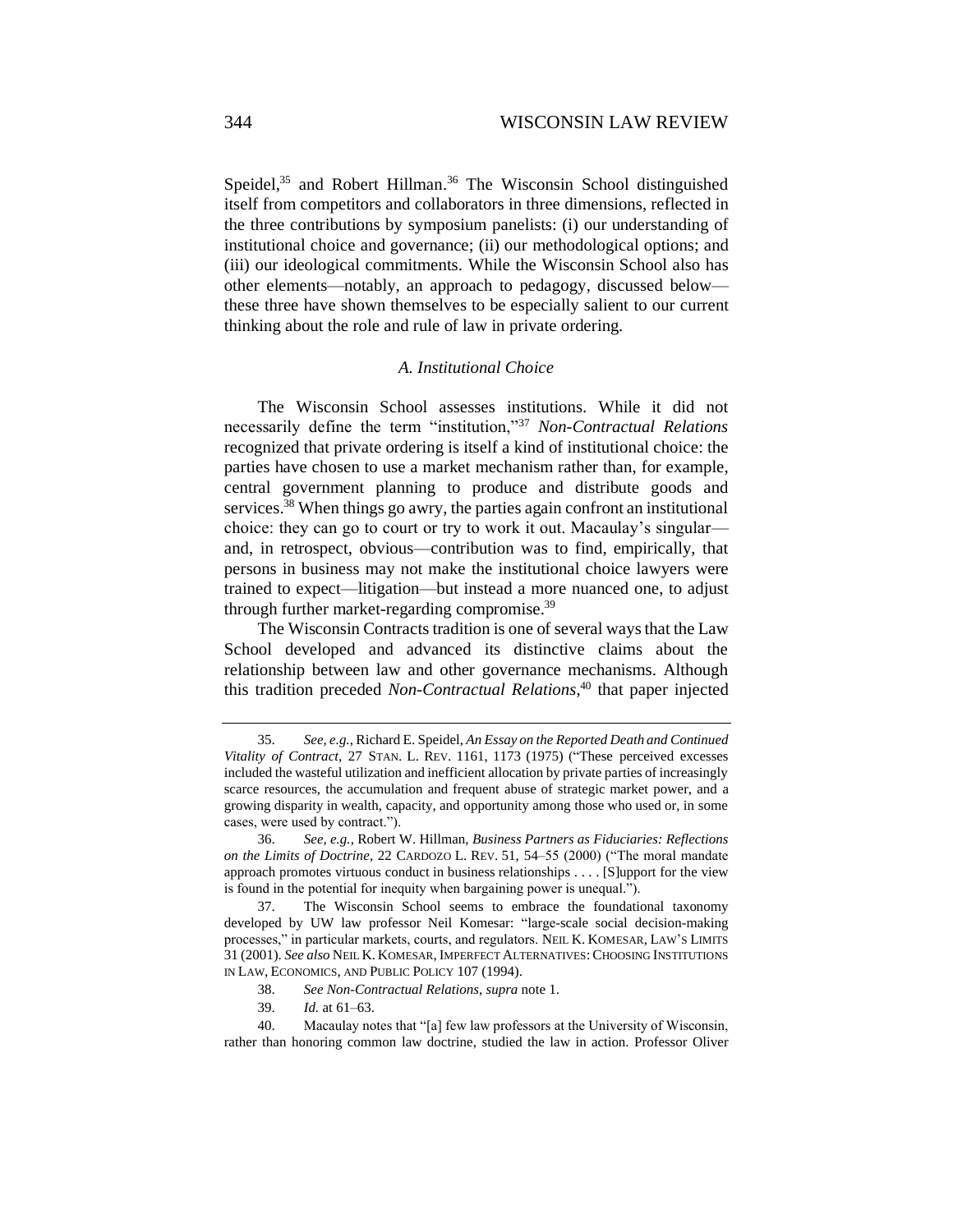this thinking directly into the study and teaching of contract law and, as Professor Juliet Kostritsky notes in her contribution to this symposium, also showed that contract was but one of many potential governance regimes:

Macaulay's work on private governance not only explains why governance arises but also identifies the preconditions for its success. He emphasized a shared understanding of the parties' primary obligations and a standardized product. By identifying those core factors, Macaulay caused others to explore whether private governance could succeed under other conditions and, if so, whether the elements of private governance would be different. Would informal adjustment succeed in other settings or would alternative institutions—such as formal information sharing protocols or managerial provision[s]—work in new contexts of innovation in alliances? Macaulay's work on successful governance led others to systematically explore what factors make private governance possible, including repeat play, sanctioning capabilities, close knit groups, and information transmission.<sup>41</sup>

Contract was, Macaulay argued, a form of "private government," one that could not be understood without recognizing its capacities to influence ongoing behaviors of the parties or their capacities to recruit other institutional actors.<sup>42</sup> These insights have been central to the work of many leading scholars, including Lisa Bernstein,<sup>43</sup> Claire Hill,<sup>44</sup> Matt Jennejohn,<sup>45</sup> Ronald Gilson, Charles Sabel, Robert Scott,<sup>46</sup> Oliver Williamson, $47$  and Josh Whitford, $48$  among others.

43. Lisa Bernstein, *Beyond Relational Contracts: Social Capital and Network Governance in Procurement Contracts*, 7 J. LEGAL ANALYSIS 561, 599 (2015).

Rundell studied delay in the criminal justice system as early as 1912." *New Versus Old Legal Realism*, *supra* note 20, at 367.

<sup>41.</sup> Kostritsky, *supra* note 4, at 399.

<sup>42.</sup> *See* Stewart Macaulay, *Private Government*, *in* LAW AND THE SOCIAL SCIENCES 445, 448, 483–84 (Leon Lipson & Stanton Wheeler eds., 1987).

<sup>44</sup> Claire A. Hill, *The New Realism in Business Law and Economics: Introduction*, 2020 WIS. L. REV. 439, 440.

<sup>45.</sup> *See* Matthew Jennejohn, *The Private Order of Innovation Networks*, 68 STAN. L. REV. 281, 313 (2016).

<sup>46.</sup> Ronald J. Gilson, Charles F. Sabel & Robert E. Scott, *Braiding: The Interaction of Formal and Informal Contracting in Theory, Practice, and Doctrine*, 110 COLUM. L. REV. 1377, 1386 (2010).

<sup>47.</sup> Oliver E. Williamson, *The New Institutional Economics: Taking Stock, Looking Ahead*, 38 J. ECON. LITERATURE 595, 596–600 (2000).

<sup>48.</sup> JOSH WHITFORD, THE NEW OLD ECONOMY: NETWORKS, INSTITUTIONS AND THE ORGANIZATIONAL TRANSFORMATION OF AMERICAN MANUFACTURING 100 (2005).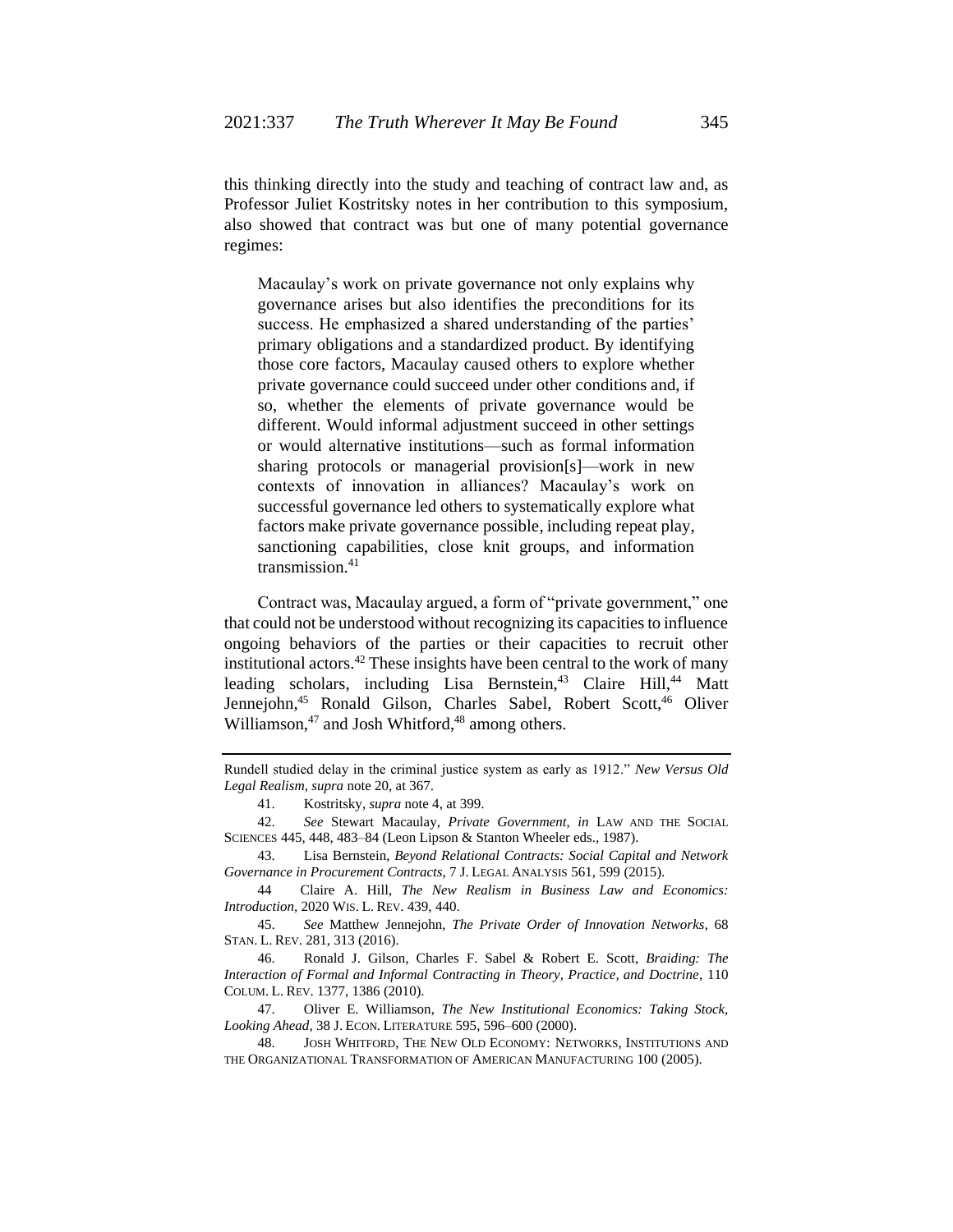# *B. Methods and Other Madness*

The Wisconsin School also propelled changes in legal research methodology. Macaulay, Bill Whitford, Mark Galanter, and many others were early movers in the broader shift toward empirical legal research methods. Macaulay tells a story about how he "fell down the rabbit hole to the land of empiricism":<sup>49</sup>

[M]y father-in-law was the retired former General Manager of S.C. Johnson & Sons in Racine. We went there to show off our daughter to her grandparents. He asked me about what I was teaching in [C]ontracts. I explained Fuller & Perdue's expectation, reliance and restitution interests. When I defined expectation as the law putting the aggrieved party where he would have been had the contract been performed, my father-in- [law] exploded. "If you even have to see a lawyer, you won't be where you would have been had the contract been performed." He then told me the story of the tin cans in which [S.C. Johnson] packaged wax. It could have had the three firms that made the cans bid against each other during the [D]epression of the mid to late 1930s to drive down the price. Instead, Johnson awarded the order to the firm that needed it the most to stay alive during those times. Then five or six years later, we were in World War II, and there were great shortages of all kinds of things made from steel. "But," he said, "we never wanted a can during [World War II]. They owed us one because of what we had done for the three suppliers during the depression." My first real encounter with long term continuing relationships. So having to slog through Fuller and Perdue, triggered my scholarly career when we took [my daughter] Monica to visit her grandfather.<sup>50</sup>

There is a great deal one could say about this. Perhaps one should not discuss work with one's father-in-law. Perhaps it is no accident that this type of interaction with this type of relative produced the work that led to . . . relational contracting. Much more important, however, was the fact that Macaulay undertook the difficult task of trying to find out whether his father-in-law was right: what did people in business relations really try to do with law, if anything, when problems arose?

<sup>49.</sup> Mark P. Gergen, Victor Goldberg, Stewart Macaulay & Keith A. Rowley, *Transcript of Panel Discussion—Transactional Economics: Victor Goldberg's* Framing Contract Law, 49 S. TEX. L. REV. 469, 476 (2007).

<sup>50.</sup> Email from Stewart Macaulay, Professor Emeritus, Wis. L. Sch., to author (Jan. 11, 2021, 06:23) (on file with *Wisconsin Law Review*).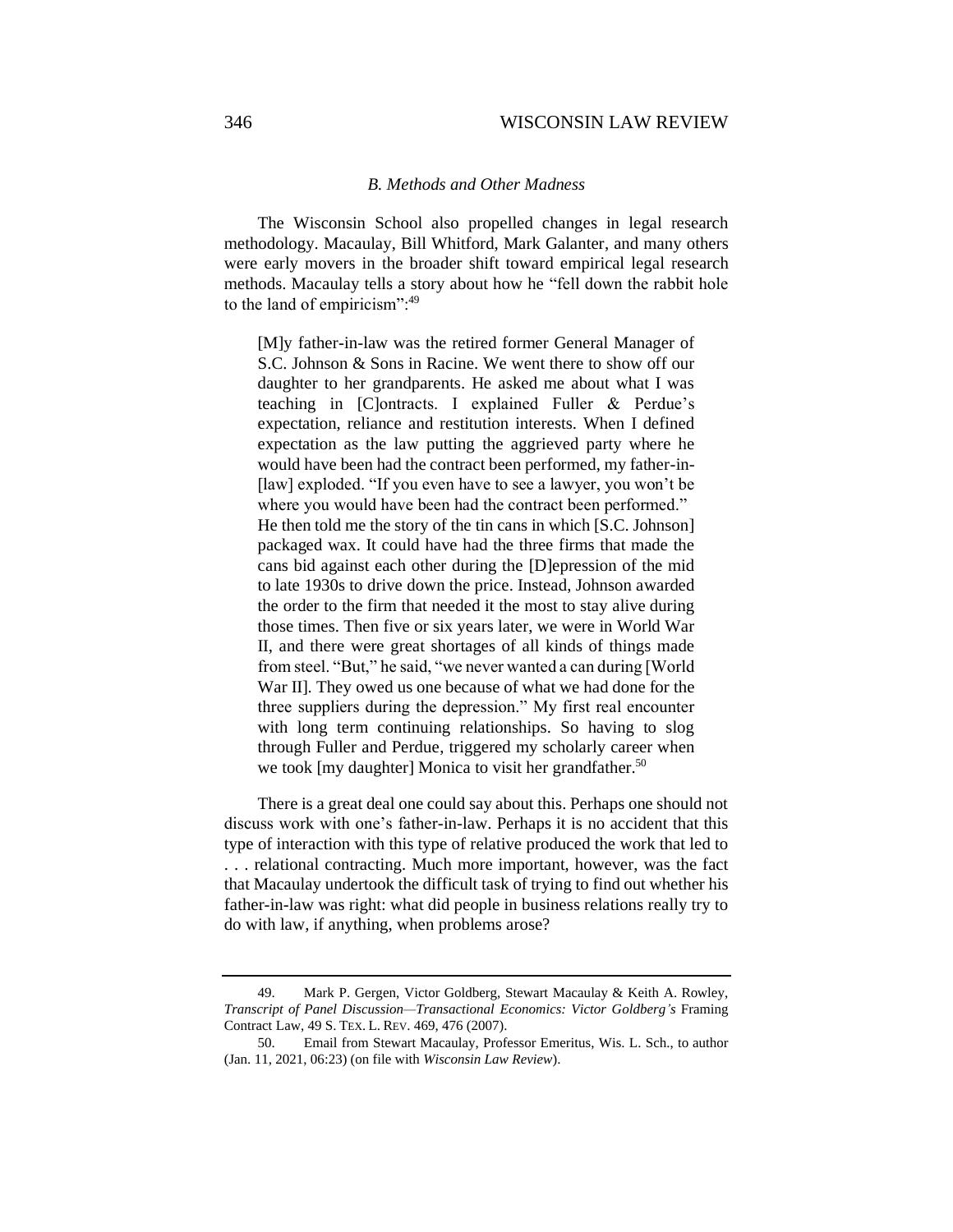Legal doctrine—the "law of law professors"<sup>51</sup>—gave one answer: sue for a remedy. But lived experience gave another: try to work it out. The desire to gain an empirical handle on how the system actually operated was not new—the Realists of the first half of the twentieth century had tried something similar<sup>52</sup>—but it was largely alien to fields of private ordering because observation was so difficult. One could count published judicial opinions, but if published opinions reflect a vanishingly small subset of contract disputes, they would provide a severely distorted picture of the work that contract law actually does. Nor did modern information technologies then permit large-scale experiments or content analyses to understand what the real world had on offer.

This left Macaulay and others in the Wisconsin School with one vital tool: the interview. Macaulay, and later Whitford and others at Wisconsin, recognized that, if you wanted to know something about what happened behind closed doors, you couldn't "bug the jury,"<sup>53</sup> but you could ask those in a position to know what happened, how they reacted, what they observed, and so on. Macaulay and Whitford's interviews of participants in famous contracts cases such as *Hoffman v. Red Owl*<sup>54</sup> and *ProCD v.* Zeidenberg<sup>55</sup> are thus well-known and valuable contributions to our stock of knowledge about the background of major contracts cases.<sup>56</sup>

By current empirical standards, however, interviews are considered weak tea. Many modern empiricists might say that the output of interviews is closer to journalism than to social science because what matters is not

53. The reference is to a controversial empirical legal research study which recorded an actual jury deliberating about a real case. *See New Versus Old Legal Realism supra* note [21,](#page-4-0) at 377–78 (discussing HARRY KALVEN JR & HANS ZEISEL, THE AMERICAN JURY (1966)).

<sup>51</sup> Gordon, *supra* not[e 30,](#page-6-0) at 575.

<sup>52.</sup> *See* William Clark, William O. Douglas & Dorothy S. Thomas, *The Business Failures Project—A Problem in Methodology*, 39 YALE L.J. 1013 (1930); William O. Douglas, *Some Functional Aspects of Bankruptcy*, 41 YALE L.J. 329 (1932); William O. Douglas & Dorothy S. Thomas, *The Business Failures Project—II. An Analysis of Methods of Investigation*, 40 YALE L.J. 1034 (1931); William O. Douglas & J. Howard Marshall, *A Factual Study of Bankruptcy Administration and Some Suggestions*, 32 COLUM. L. REV. 25 (1932). *Compare* Gordon, *supra* note [30,](#page-6-0) at 567 (1985) (discussing Realists' frustration with the "difficulty and inconclusiveness of empirical research")*.*

<sup>54.</sup> 133 N.W.2d 267 (Wis. 1965).

<sup>55.</sup> 86 F.3d 1447 (7th Cir. 1996).

<sup>56.</sup> William C. Whitford & Stewart Macaulay, Hoffman v. Red Owl Stores*: The Rest of the Story*, 61 HASTINGS L.J. 801 (2010); ProCD v. Zeidenberg *in Context*, 2004 WIS. L. REV. 821. You can hear the interview with Zeidenberg online through the University of Wisconsin-Madison. *See* Darryl Berney, *cd.v.zeidenberg*, UNIV. WIS. – MADISON (Sept. 9, 2015), https://mediaspace.wisc.edu/media/cd.v.zeidenberg/0\_tyoqxki6 [https://perma.cc/H8ZF-J3AP].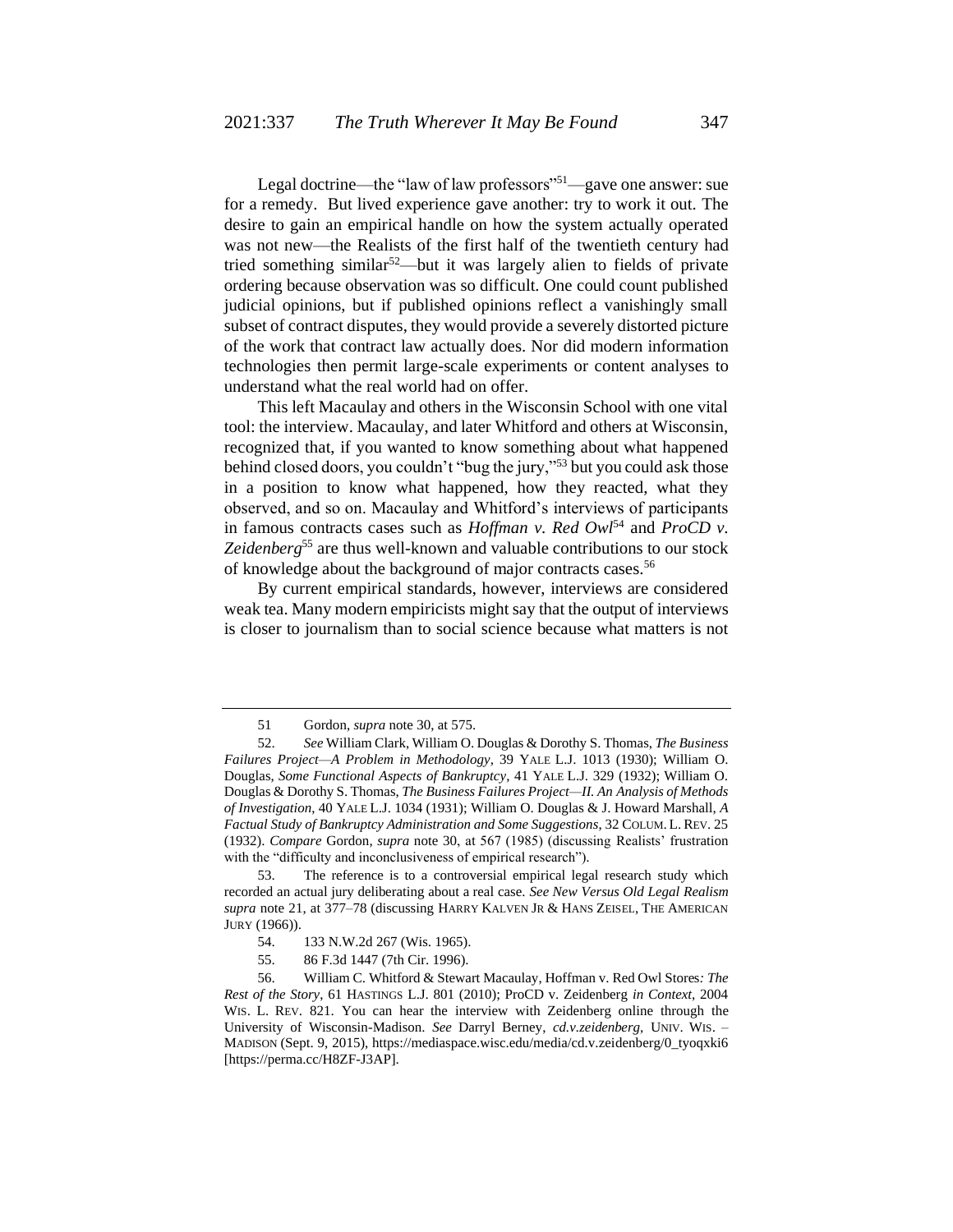what people *say* they do but observing closely what they *actually* do.<sup>57</sup> In other words, we should evaluate "revealed preferences," not "expressed" ones.

But it is important to remember that much of the work of the Wisconsin School has been quantitative and objective: *Non-Contractual Relations* describes the elaborate steps Macaulay took to count the things that needed to be counted in order to make claims about the contracting practices of Wisconsin businesspeople.<sup>58</sup> The real power of the Wisconsin School has thus been its embrace of mixed methods, the quantitative and the qualitative, in recognition that one can bolster the other.

Mitu Gulati and his coauthors carry on this tradition in their essay for this Symposium Issue, *"Lipstick on a Pig": Specific Performance Clauses in Action*. <sup>59</sup> They study a dataset of more than 1,000 merger and acquisition (M&A) contracts to compare the use of money damages versus specific performance.

Conventional wisdom in U.S. jurisprudence and legal scholarship holds that the default remedy of money damages is preferable to specific performance for the breach of contract. As the default option, money damages are thought to be efficient. Efficiency is "often the first explanation that casebooks and treatises give to first-year contracts students for why the specific performance remedy is generally disfavored," Gulati and his coauthors write.<sup>60</sup>

Like Macaulay, Whitford, Galanter, Hendley, and many others, Gulati and coauthors went into the world to assess this view. They found

<sup>57.</sup> *See* Michael Heise, *The Importance of Being Empirical*, 26 PEPP. L. REV. 807, 810 (1999) ("[W]hen I speak of empirical legal scholarship I refer only to the subset of empirical legal scholarship that uses statistical techniques and analyses. By statistical techniques and analyses I mean studies that employ data (including systematically coded judicial opinions) that facilitate descriptions of or inferences to a larger sample or population as well as replication by other scholars."); Craig Allen Nard, *Empirical Legal Scholarship: Reestablishing a Dialogue Between the Academy and the Profession*, 30 WAKE FOREST L. REV. 347, 349 (1995); Peter H. Schuck, *Why Don't Law Professors Do More Empirical Research?*, 39 J. LEGAL EDUC. 323, 323 (1989) (defining empirical scholarship as "primarily . . . statistical studies").

<sup>58.</sup> *Non-Contractual Relations*, *supra* note 1, at 55 n.3. Bill Whitford, along with Lynn LoPucki (then a Wisconsin bankruptcy scholar; now at UCLA), created the Bankruptcy Research Database in the 1980s, which revolutionized the study of corporate reorganization by making possible case-level quantitative analysis of the Chapter 11 bankruptcy reorganization system. *See UCLA-LoPucki Bankruptcy Research Database*, https://lopucki.law.ucla.edu/ [https://perma.cc/2NSU-7YUK]. As a non-resident student of this School, my contributions in the mixed-methods vein include Jonathan C. Lipson & Christopher Fiore Marotta, *Examining Success*, 90 AM.BANKR. L.J. 1 (2016) and Jonathan C. Lipson, *Understanding Failure: Examiners and the Bankruptcy Reorganization of Large Public Companies*, 84 AM. BANKR. L.J. 1 (2010).

<sup>59.</sup> *See* Arnold, Dixon, Tanne, Sherrill & Gulati, *supra* note [9.](#page-2-1)

<sup>60.</sup> Arnold, Dixon, Tanne, Sherrill & Gulati, *supra* note 8, at 360.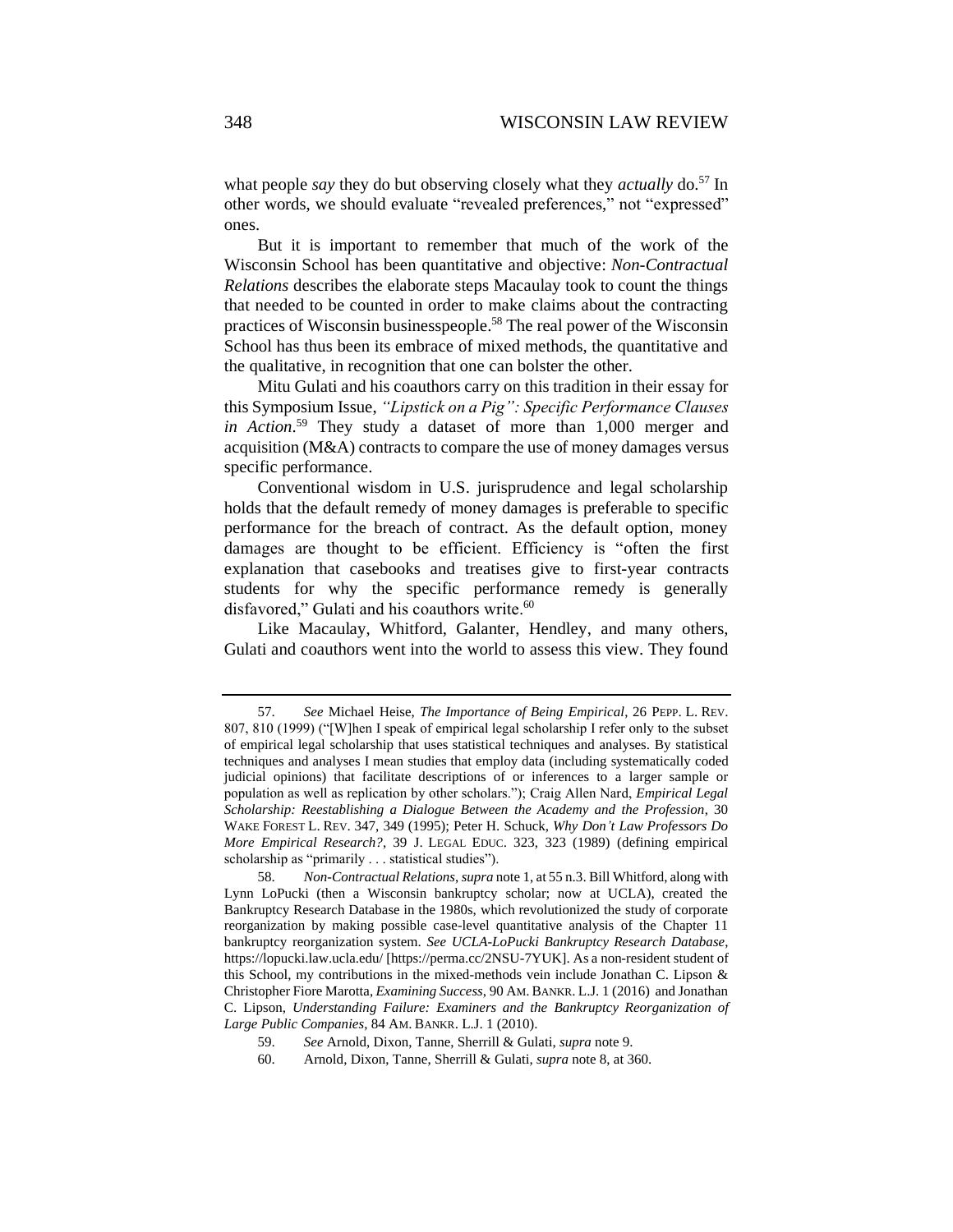that, in over eighty percent of transactions in their dataset, parties chose specific performance as their preferred remedy—not at all what conventional jurisprudence would predict.<sup>61</sup> Using interviews with senior lawyers who specialize in this practice area, they then developed explanations for why parties contract around the law's alleged distaste for specific performance and the default rule of money damages.

At the end of the day, the most consistent explanation we received for why parties wanted specific performance as a remedy was that they did not think that judges would give them the appropriate amount of money damages their bargain demanded. It was not that they preferred the remedy of specific performance to money; it was that the former remedy gave them a better chance of negotiating to their desired amount of money.<sup>62</sup>

This is an important, but ultimately troubling, finding. It is important because it shows a disconnect between what the legal system says it does—cashes out breach pursuant to a particular formula—and what it actually does in at least some cases—stipulates performance in the hope of ex post negotiation to a price considered more accurate by the parties, including the breacher.

It is also troubling because it suggests little confidence in judges' ability to price remedy. Specific performance is not, on this account, a remedy in itself but a second-order option that allocates negotiating leverage after things have gotten bad enough to ask a court to intervene, but not so bad that we actually want the court to do what the court is usually expected to do, which is set damages.

It also raises more questions than it can answer. What is it about M&A that produces this result? Does or should the insight of the sophisticated M&A lawyers Gulati coauthors interview trickle down to other, less sophisticated and costly transactions? If so, how? If not, why not? Is there a connection between specific performance as a remedy and the decidedly "non-relational" nature of business acquisitions?

# *C. Every. Thing. Is. Political.*

It is common to assume that the Wisconsin School is politically leftleaning. This may be due to the State's progressive past,  $63$  radicalism

<sup>61.</sup> *Id.* at 369.

<sup>62.</sup> *Id.* at 381.

<sup>63.</sup> *See* John Milton Cooper, Jr., *Why Wisconsin? The Badger State in the Progressive Era*, WIS. MAG. HIST., Spring 2004, at 14.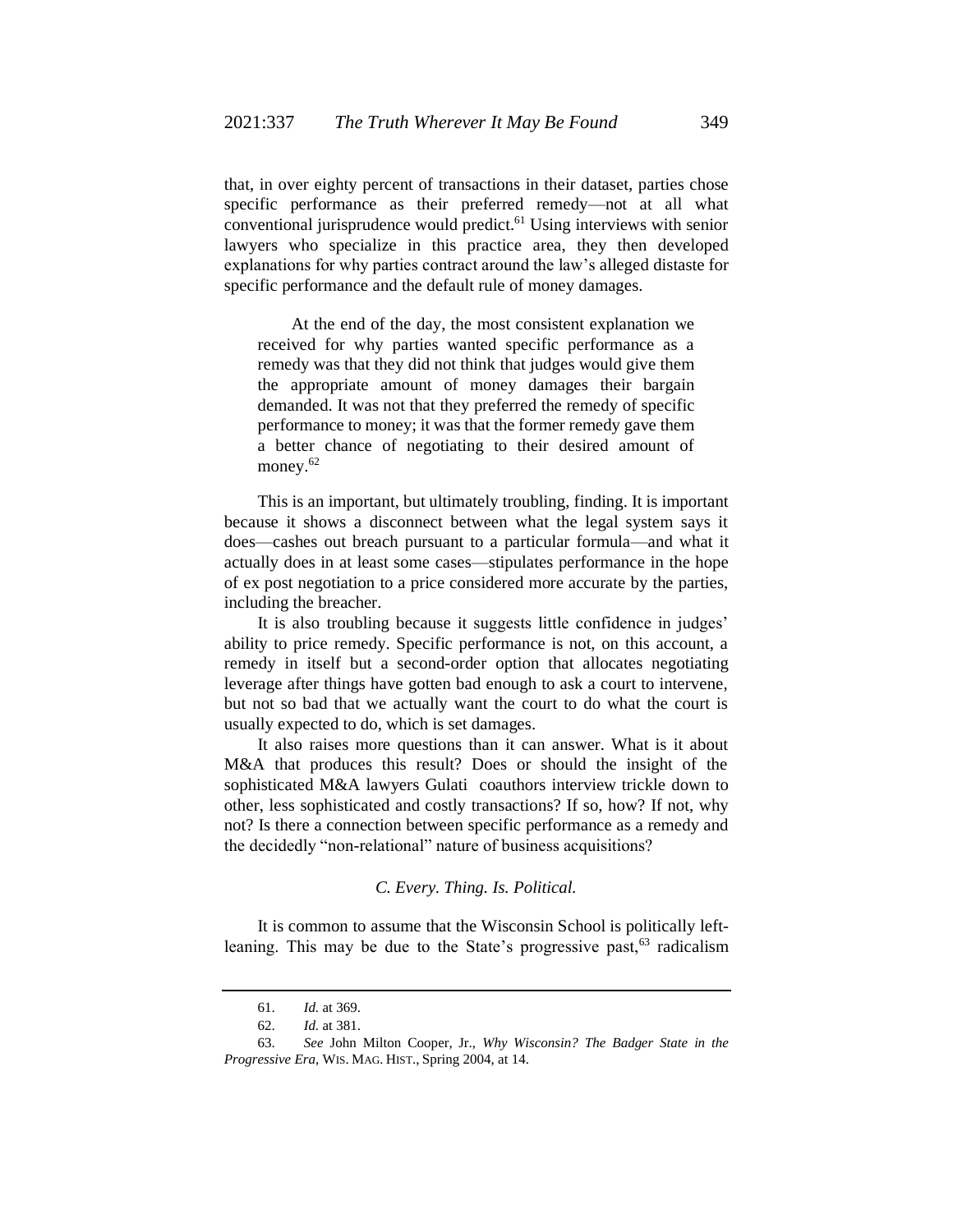among some students and faculty,<sup>64</sup> or the association with the avowedly left-leaning Critical Legal Studies movement.<sup>65</sup> But it is perhaps more accurate to say that the Wisconsin School is politically open. As Professor Braucher has observed, Wisconsin "does not necessarily have any particular political orientation other than better aligning law with what a democratic process might produce."<sup>66</sup> Because it is more concerned with asking difficult questions and rejecting easy answers—like "the market is always right"—it is hard to pin down normatively, even as many assume it occupies a place to the left of the dogma dial.

This is not to say that the Wisconsin School is apolitical. Quite the contrary. It is deeply concerned with the power imbalances that generate normative distortions which, in turn, produce political conflict that democratic processes may or may not address. For Wisconsin, everything is *potentially* political.

Thirty-five years ago, Robert Gordon, a star contributor to the Wisconsin School, $67$  observed that the Wisconsin response to the problem of power imbalance has been

. . . to assimilate continuing contract relations to a general conception of political struggle. In Macaulay's view, contract parties—such as the automobile manufacturers and their suppliers or dealers, or the oil companies and gas-station franchisees—appear both as social groups locked into relations of hierarchy and as political interest-groups trying strategically to manipulate outside institutions (including courts) to improve their basic bargaining positions. On the whole, Macaulay is a depressed liberal; he wishes that the weaker parties to these relationships could transform them into more egalitarian ones, but is very pessimistic about their ability to do so, because he believes that most of the institutional structures through which the struggle is carried on tend to work to the advantage of wealth and power.<sup>68</sup>

<sup>64.</sup> *See, e.g.*, *Revisiting Sterling Hall*, WIS. MAG. HIST., Autumn 2006, at 52; Mari Jo Buhle & Paul Buhle, *Angry Badgers*, ACADEME, July–Aug. 2011, at 17.

<sup>65.</sup> *See, e.g.*, Linda S. Greene, *Critical Race Theory: Origins, Permutations, and Current Queries*, 2021 WIS. L. REV. 259, 262 (describing the development of the Critical Legal Studies movement at Wisconsin).

<sup>66.</sup> Braucher, *supra* note 19, at 691.

<sup>67.</sup> Now an emeritus professor at Yale, Gordon was at the University of Wisconsin from 1977–1983, where he taught Contracts, among other things. *Robert W. Gordon*, YALE L. SCH., https://law.yale.edu/robert-w-gordon [https://perma.cc/ZWX9- 9A29] (last visited Mar. 10, 2021).

<sup>68.</sup> *See* Gordon, *supra* not[e 30,](#page-6-0) at 571.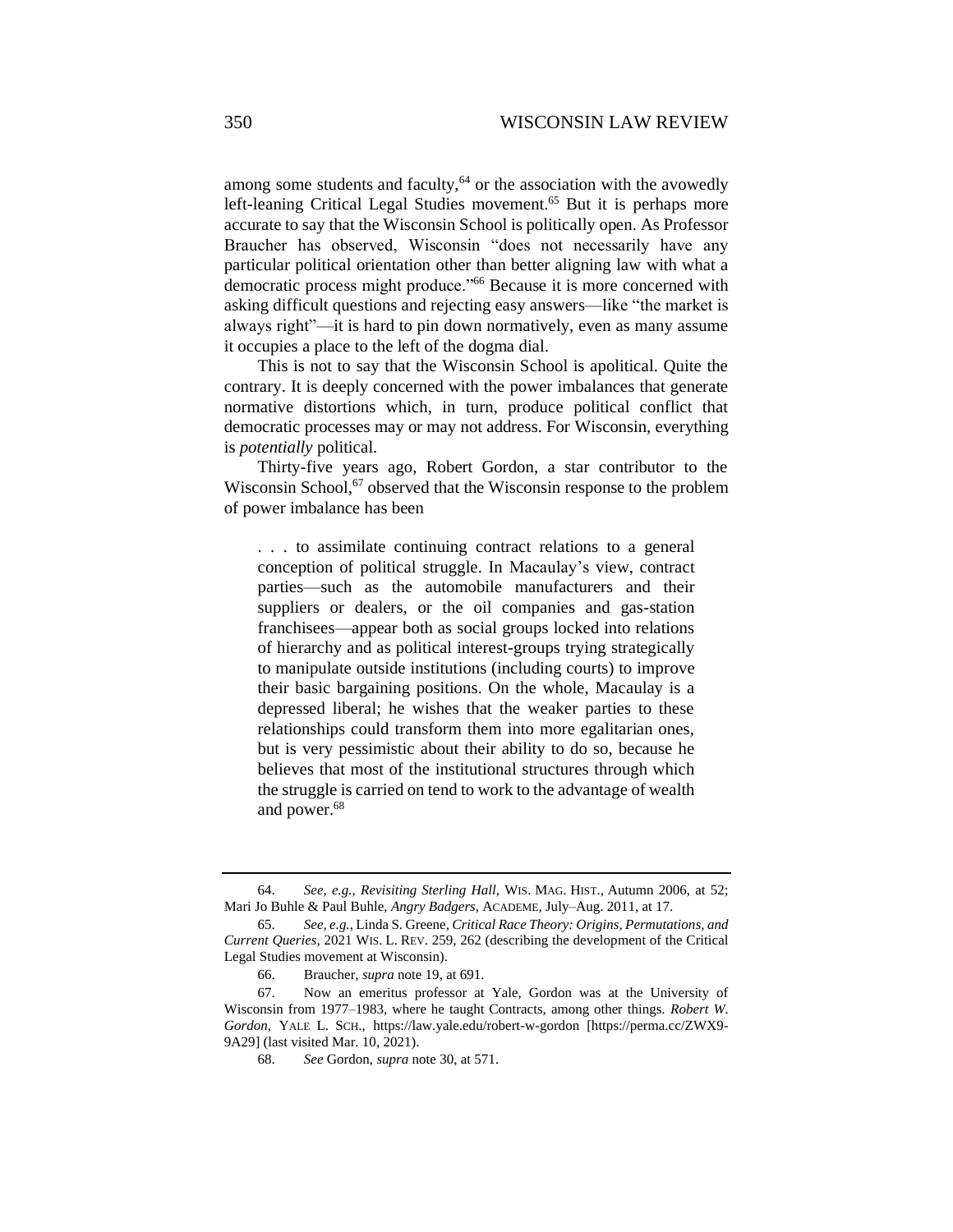As Jay Feinman explains in his symposium contribution, *The Political Significance of the Wisconsin School of Contracts*, <sup>69</sup> Wisconsin's focus on power imbalance begins with its challenge to the claim that contract law is "general." For the Wisconsin School,

[P]roceeding from a posture of generality is the wrong way to think about contract law. To understand a single contract or all contracts and to formulate rules to govern contractual exchanges, we need to begin ground up, not top down. When we do that, we see that the generalized conception of contract law makes two errors: it uses the discrete exchange as the paradigmatic contract rather than the relation, and it fails to give proper emphasis to variations among relations in context.<sup>70</sup>

Contract jurisprudence and doctrine are deeply committed to a generalist, "top-down" approach, perhaps best reflected in dictates like the *Restatement (Second) of Contracts*. <sup>71</sup> The Wisconsin School, however, comes at it from the other perspective, close to, but still distinct from, two important claimants in debates about the nature and ideology of contract law, Harold Havighurst and Duncan Kennedy. Havighurst, an "old" Realist (and former dean of the Northwestern University Law School), argued that there was no general contract law. A lawyer could become "a specialist in construction contracts or insurance, but not in 'offer and acceptance' and 'third party beneficiaries.'" <sup>72</sup> The M&A lawyers Gulati and his coauthors interviewed would probably not think themselves "specific performance" or even "remedies" experts.<sup>73</sup> Duncan Kennedy, perhaps the best known member of the Critical Legal Studies movement, famously argued that contract doctrine's seeming neutrality masked a specific, center-right political agenda which legal scholars should deconstruct.<sup>74</sup>

<sup>69.</sup> Feinman, *supra* note [10.](#page-2-2)

<sup>70.</sup> *Id.* at 5.

<sup>71.</sup> RESTATEMENT (SECOND) OF CONTS. (AM. L. INST. 1981).

<sup>72.</sup> Richard E. Speidel, *The Contract Scholarship of Harold C. Havighurst*, 77 NW. U. L. REV. 250, 250 (1982) (citing Harold C. Havighurst, *A Classification of Contract Cases for Teaching Purposes*, 7 AM. L. SCH. REV. 844, 847 (1933)).

<sup>73.</sup> Arnold, Dixon, Tanne, Sherrill, & Gulati, *supra* not[e 9,](#page-2-1) at 378.

<sup>74.</sup> Duncan Kennedy, *Form and Substance in Private Law Adjudication*, 89 HARV. L.REV. 1685, 1722 (1976) (arguing that traditional contract doctrine is "the product of its ideological power as of the direct material dominance of particular economic or political interests"). Kennedy acknowledged at the outset of this landmark paper his debt to the Wisconsin School: "[M]uch of this article simply abstracts to the level of 'private law' the argument of an article by Stewart Macaulay on credit cards." *Id.* at 1686 (citing Stewart Macaulay, *Private Legislation and the Duty to Read—Business Run by IBM*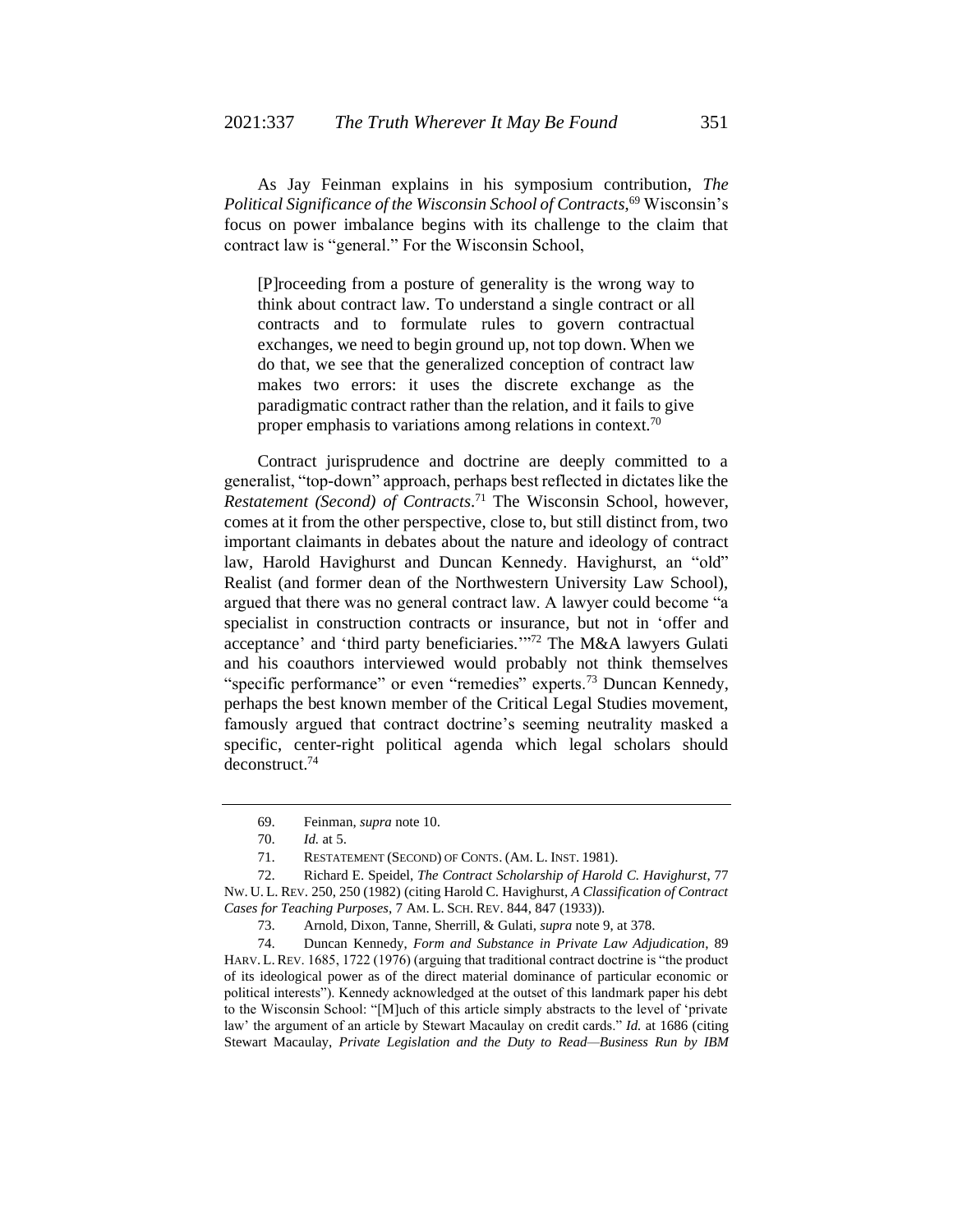# 352 WISCONSIN LAW REVIEW

The Wisconsin School is sympathetic to both Havighurst and Kennedy, but also more cautious, concerned that sweeping or simple slogans—"contract law oppresses"—may gloss over complexity which the legal system must manage. Like Havighurst, Wisconsin questions the claim that there is a unitary law of contract, but also grudgingly recognizes that lawyers in the real-world act as if there is such a thing and that there may be social and economic benefits to such a fiction.<sup>75</sup> While concerned about problems of oppression and externalization,<sup>76</sup> Wisconsin is also not willing to match Kennedy's argument that law and legal education ineluctably reproduce a problematic hierarchy.<sup>77</sup>

The Wisconsin School revealed not only the granularity of contract law, but also that the presumptive mechanism for solving contract problems—litigation—was itself politically loaded. This was perhaps best articulated by Marc Galanter, who famously observed that repeat players in the litigation system (the "haves") will tend to come out ahead for the same sorts of reasons that they can influence elections and the selection of judges.<sup>78</sup> They have resources, sophistication, and power, which they can mobilize to achieve their goals in many fora.

To take this seriously, one had to recognize the contingency of Macaulay's findings in *Non-Contractual Relations*. There is no strong reason to think that the collaborative impulses of a group of Wisconsin businessmen in the 1950s would be replicated by other market actors in other contexts. Thus, consistent with the findings of Gulati and his coauthors, parties to failed modern M&A transactions may be much more inclined to sue first and settle later than were those in long-term business relationships several generations ago.

The point has never been to say that "relationships" as such are good or bad, but to assess the work that law and legal systems can do in making, breaking and reforming them. Always, the project is to understand the deeper institutional and ideological patterns, and the underlying factors (including, but not limited to, law) which drive those patterns.

As a political matter, those patterns may be complex and multivalent. As I have observed elsewhere, market actors today appear increasingly to

*Machine, the Law of Contracts and Credit Cards*, 19 VAND. L. REV. 1051, 1056–69 (1966)).

<sup>75.</sup> *See* Feinman, *supra* not[e 10,](#page-2-2) at 2.

<sup>76.</sup> *See* Gordon, *supra* not[e 30,](#page-6-0) at 571.

<sup>77.</sup> *See* Duncan Kennedy, *Legal Education and the Reproduction of Hierarchy*, 32 J. LEGAL EDUC. 591, 591–92 (1982).

<sup>78.</sup> Marc Galanter, *Why the "Haves" Come Out Ahead: Speculations on the Limits of Legal Change*, 9 LAW & SOC'Y REV. 95, 149 (1974); Marc Galanter, *Contract in Court; or Almost Everything You May or May Not Want to Know About Contract Litigation*, 2001 WIS. L. REV. 577, 619 n.127.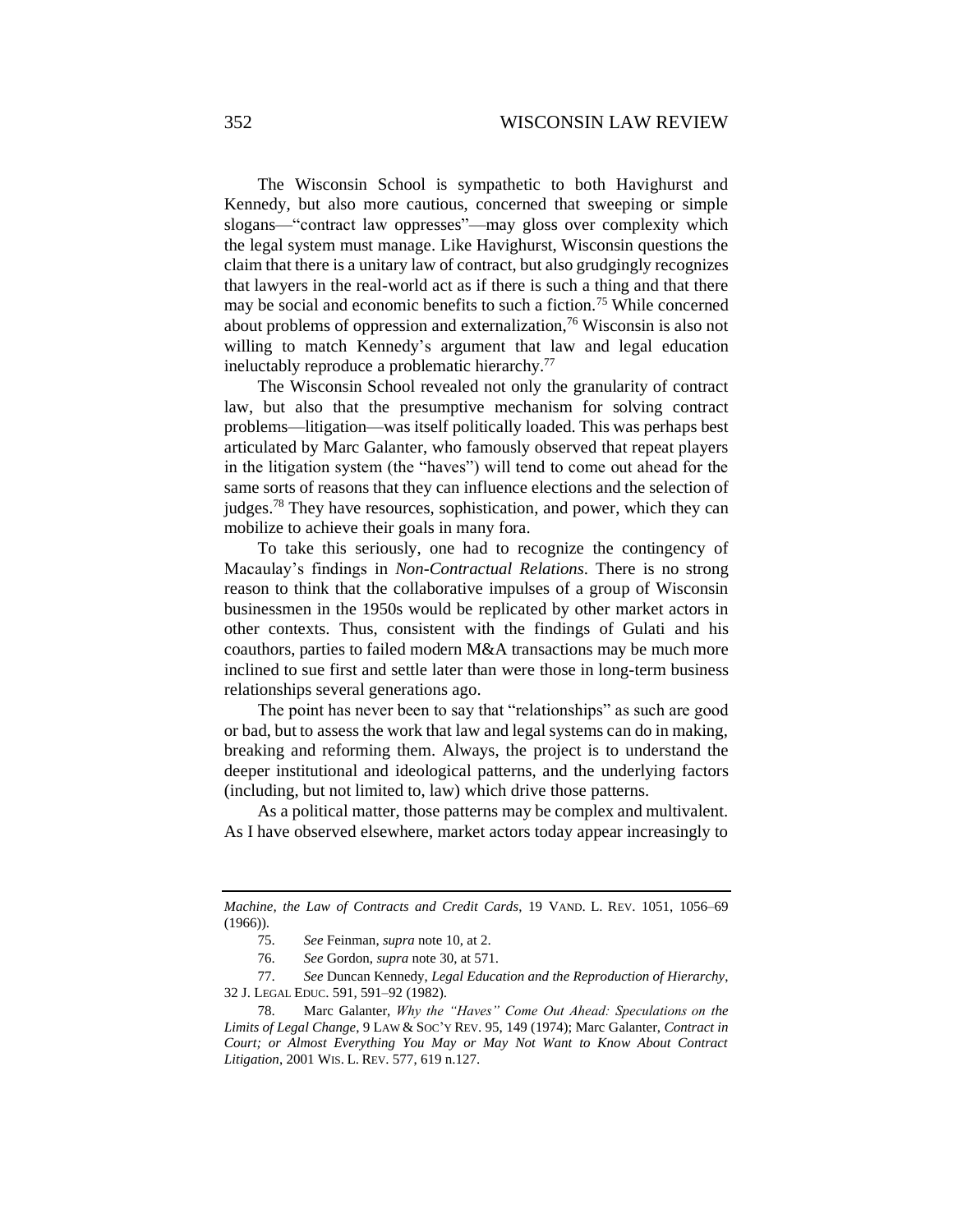use to achieve their visions of "social responsibility."<sup>79</sup> These visions may involve things like better treatment for labor and the environment attained through supply chain agreement or other contract terms. These uses of contract are politically difficult because they seek to proxy for what may conventionally be considered public action—e.g., labor or environmental protection—but are decidedly removed from meaningful democratic accountability.

Still, the underlying political question for the Wisconsin School is about the role of power in private ordering, whether used for ends we consider agreeable or disagreeable. The goal is to understand the conditions that permit such imbalances and the tradeoffs we are willing to accept to change that balance of power.<sup>80</sup> As Feinman explains:

Power is important in individual exchange relations and in shaping the law as a whole. Institutional factors and the form of law also matter. But to preserve hope, the fundamental Wisconsin lesson is worth stressing: contracting practices are messy, complicated, and contextual and one needs to exercise caution in theorizing about them.<sup>81</sup>

# III. SCHOOLED IN WISCONSIN

And what better place to make a cautious mess than in the classroom? A law review symposium on a particular scholarly tradition may not seem the right venue to discuss pedagogy. But, in one sense, Macaulay's foundational claim was as much about what was wrong with legal education<sup>82</sup> as it was about what was wrong with contract law, itself. It was wrong to teach law students doctrine devoid of context. It was misleading, dishonest, possibly cruel and—worst of all—probably boring to act as if the legal world began and ended with the appellate opinion. It was not possible to produce a better legal system (whatever "better" might mean) unless one could produce better lawyers. While a legal education

<sup>79.</sup> Jonathan C. Lipson, *Promising Justice: Contract (As) Social Responsibility*, 2019 WIS. L. REV. 1109, 1110 (explaining that "contract social responsibility . . . . harnesses ostensibly enforceable contract terms to address social, economic, and environmental problems conventionally remitted to public law and agencies").

<sup>80.</sup> *See generally* STEWART MACAULAY, LAW AND THE BALANCE OF POWER: THE AUTOMOBILE MANUFACTURERS AND THEIR DEALERS (1966); William C. Whitford, *Structuring Consumer Protection Legislation to Maximize Effectiveness*, 1981 WIS. L. REV. 1018.

<sup>81.</sup> Feinman, *supra* not[e 10,](#page-2-2) at 16.

<sup>82.</sup> David Nelken, *Law in Action or Living Law? Back to the Beginning in Sociology of Law*, 4 LEGAL STUD. 157, 170 (1984) ("The question [Macaulay pursued] was whether contract law as taught in the universities was actually used or not, and how it might be changed so as to make it more useful to businessmen.").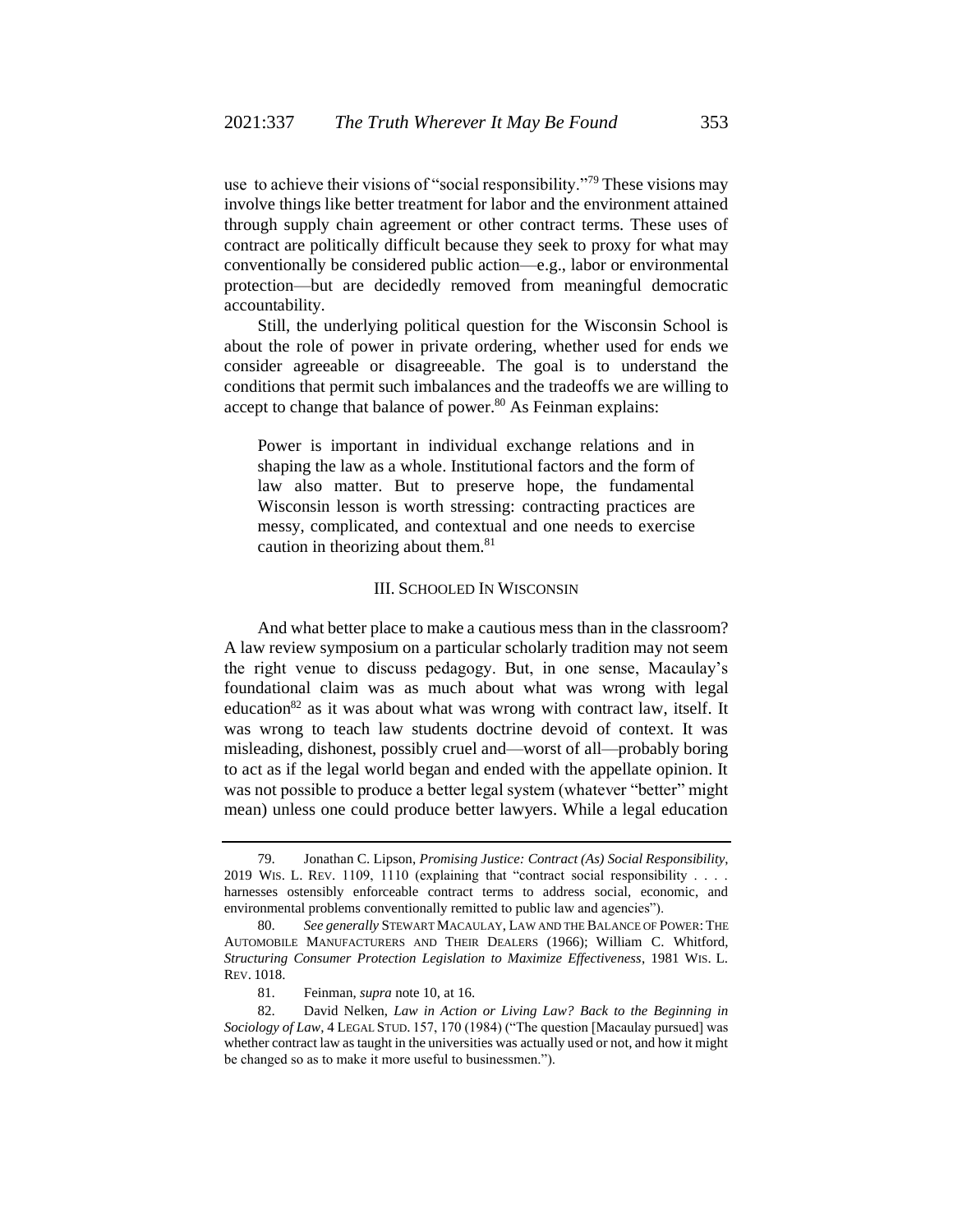deeply disconnected from the realities of practice might serve certain ideological agendas, it was unlikely to produce a better world.

If Macaulay, Whitford, and their crew believed that the scholarly project should be bottom-up and not top-down, there could be no way to implement that vision without also considering what happened in the classroom. This, in turn, led to the creation of *Contracts: Law in Action*   $(CLA).^{83}$ 

Initially a set of interview transcripts that supplemented another casebook, *CLA* is, by Macaulay and Whitford's own admission, "eccentric."<sup>84</sup> It seeks fully to implement the Wisconsin School's vision of the law of private ordering and how that law interacts with larger human and institutional phenomena:

Whatever you might want to say about our course, it is not oversimplified, and it deals with real and important problems. Moreover, it focuses on the inconsistent goals found in the modern contract law, considered broadly. This includes consumer protection legislation, Article 2 of the UCC, and legislation applicable to specific types of contracts—such as those involving deals between husbands and wives, franchisors and franchisees, and employers and employees. One is bound by the contracts she appears to make, except when she isn't. $85$ 

I am the rare person who studied from, has taught from, and now coedits a particular contracts casebook, *CLA*. As such, I feel (a possibly exaggerated) sense that I have some insight into the work the book is doing in relation to the Wisconsin School of scholarship.

Like the Wisconsin School generally, the good news is also the bad news. *CLA* probably has more context about more contracts cases than other contracts casebooks, much of it generated through fieldwork by the authors. It is candid about the institutional uncertainties that infect all legal decision-making, especially private ordering. It invites (forces) students to consider competing theories and policies marshaled in aid of various normative claims about what contract (law) is or should be. It asks students many hard questions but often leaves them struggling to find the answers.

One could say this sort of struggle is endemic to the first semester of a standard U.S. legal education, a feature, not a bug. Having taught from other casebooks (and at other law schools), I think the difference lies in

<sup>83.</sup> STEWART MACAULAY, JOHN KIDWELL, WILLIAM WHITFORD & MARC GALANTER, CONTRACTS: LAW IN ACTION (1993).

<sup>84.</sup> Macaulay & Whitford, *supra* not[e 2,](#page-0-1) at 793–94, 793 n.2 (2015) (discussing "eccentricity" and the origins of the casebook).

<sup>85.</sup> *Id.* at 802.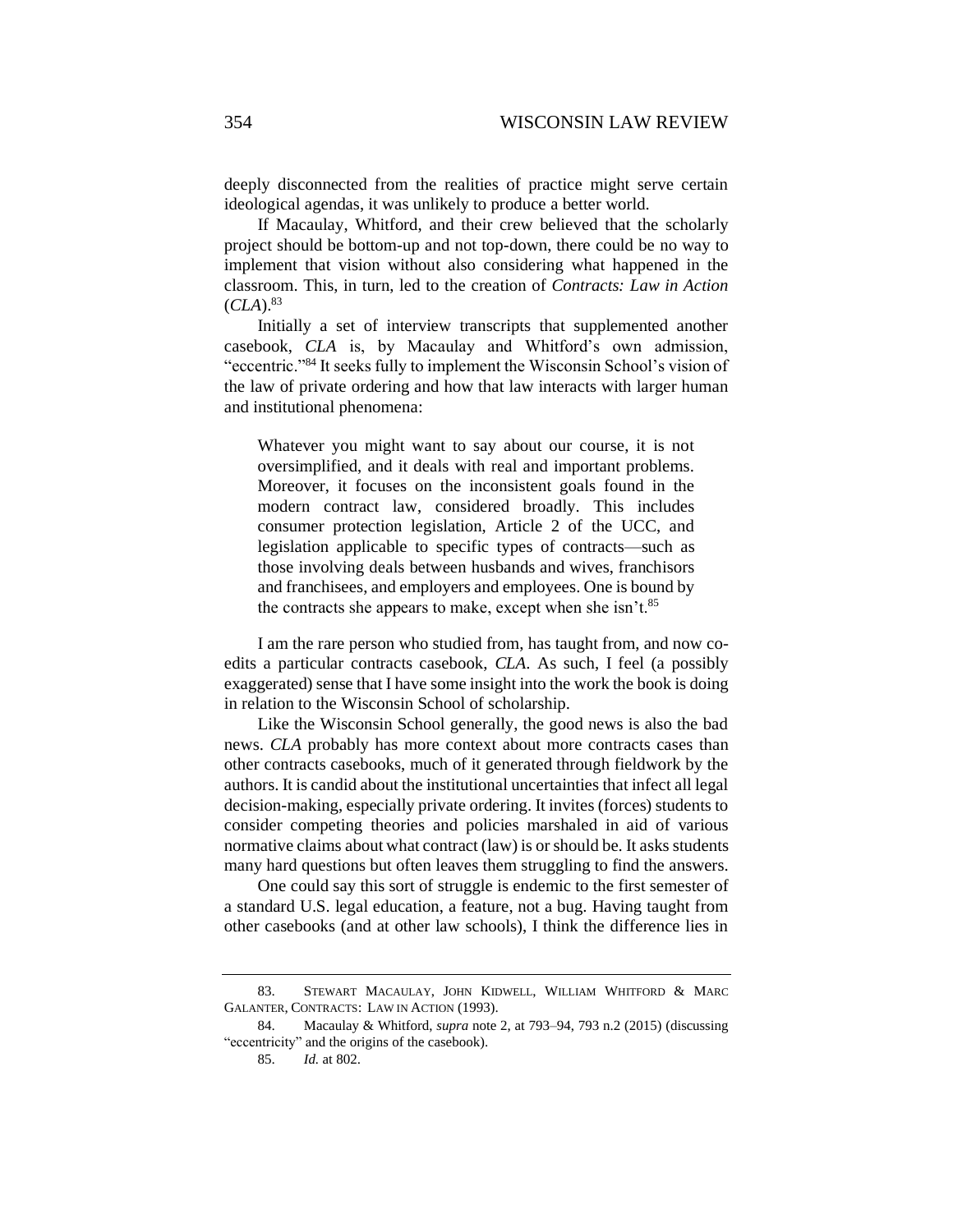the institutional, methodological, and political commitments developed by the symposium contributors discussed above. *CLA* is, for example, perhaps the only set of contracts materials to focus extensively on the institutional choices presented by franchise and consumer contracting, a sphere often controlled through regulation, legislation, or other extrajudicial mechanisms far removed from the appellate opinion. By providing granular, contextualizing background, *CLA* ups the ante in the Socratic shell-game. Students must not only "find" the "rule" and imagine various counterfactuals, but also consider real off-screen facts about the parties and the problems the court was asked to solve.

This can be good news because it has the virtue of realism, but it can be bad news because it is hard for law students who may not know what to make of these sorts of materials. What, for example, do Joe Hoffman's later thoughts on his litigation have to do with the "rule" of *Hoffman v. Red Owl Stores, Inc.*?<sup>86</sup> How does one use the transcript of an interview with a famous litigant on an exam? To say that it shows that there may not be a single and undisputed "rule" of *Hoffman* may be correct, but so what? That is cold comfort to 1Ls in the middle of their first semester of law school, when this is usually taught.

At the same time, *CLA* is careful in its ambitions, much as the Wisconsin School is in its theoretical pronouncements. While *CLA* devotes a significant amount of material to problems of power imbalance in contracting—from duress through misrepresentation and unconscionability—the materials are not seeking to create or convert Republicans or Democrats, but instead to compel students to think more deeply and carefully about the institutional choices that are possible and probable, given the sorts of power imbalances that do exist. What tradeoffs are we willing to make for more (or less) freedom of (or from) contract? *CLA* provides not a trail of breadcrumbs that leads students to a neatly packaged answer—an economic axiom, or geometric proof of the sort that Williston might have envisioned $87$ —but instead a bespoke loaf, which students are encouraged to tear and scatter as their own search for truth requires.

# IV. THE TRUTH WHEREVER IT MAY BE FOUND

In 1894, the University of Wisconsin Regents held a show trial of sorts.<sup>88</sup> Professor Richard Ely, the author of *Socialism: An Examination of Its Nature, Its Strength and Its Weakness, with Suggestions for Social* 

<sup>86.</sup> 133 N.W.2d 267 (Wis. 1965).

<sup>87.</sup> *See, e.g.*, Horace E. Whiteside, *Williston on Contracts: A Review*, 23 CORNELL L.Q. 269 (1938).

<sup>88.</sup> Knutson, *supra* not[e 3.](#page-1-2)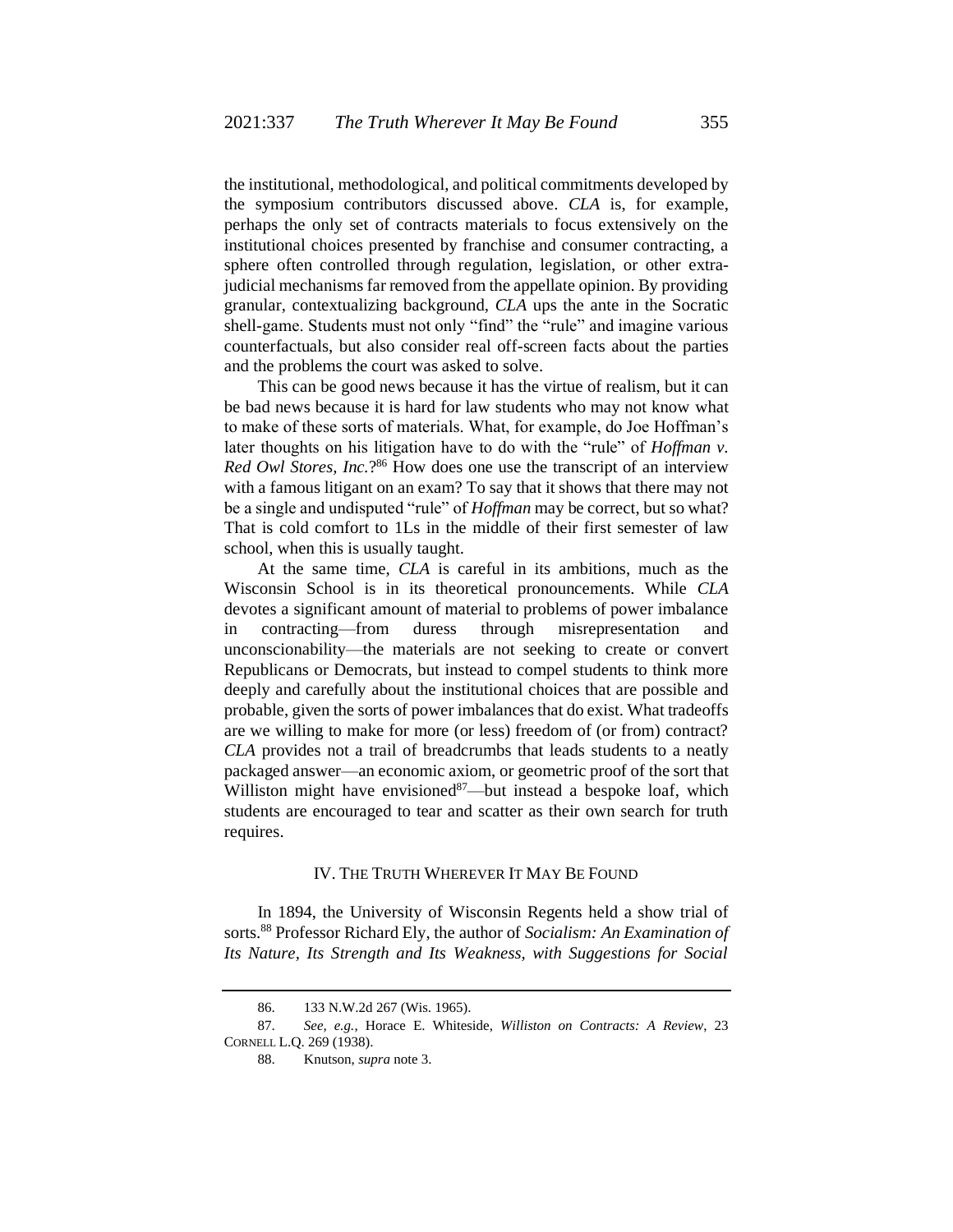*Reform*, <sup>89</sup> and the director of Wisconsin's School of Economics, Politics, and History, stood accused of encouraging radicalism and labor unions.<sup>90</sup> Oliver E. Wells, the Wisconsin Superintendent of Public Instruction and an ex-officio member of the Board of Regents, had complained about Ely's "diabolical practices and teachings" to the Regents and to University President Charles Kendall Adams.<sup>91</sup> From August 20 to 23, 1894, the Regents held a hearing on Wells's charges that Ely encouraged strikes and boycotts and "[taught] students socialism and other 'vicious theories.'"<sup>92</sup>

Hundreds came to Ely's defense, and the Regents unanimously cleared him.<sup>93</sup> After Ely's ordeal, President Adams wrote a report for the Regents defending the academic freedom that was at stake, which gave voice to Wisconsin's notion of "sifting and winnowing" and to the ethical and institutional commitments that it requires:

In all lines of academic investigation it is of the utmost importance that the investigator should be absolutely free to follow the indications of truth wherever they may lead. Whatever may be the limitations which trammel inquiry elsewhere we believe that the great state University of Wisconsin should ever encourage that continual and fearless sifting and winnowing by which alone the truth can be found. $94$ 

Wisconsin has no special insight into "truth"—how could it? But Adams's proclamation was more than an epistemic claim. It was also a call for the sorts of institutional, methodological, and political commitments ultimately reflected in many facets of the University of Wisconsin. Those commitments are expressed, in part, as questions explored in this symposium. Institutionally, the important question is not simply whether we have academic freedom, but also how to create durable, credible and responsive social, political, and legal structures. Methodologically, the question is how we assess the truth of claims about those structures and how we receive those claims of truth. Politically, the question is how to deal with plural values in a complex society with rapidly changing institutions and analytic methods.

Buried in our studies of contract law, theory, and practices, it is easy to imagine that our work, and that of the Wisconsin School, are far removed from truly serious social and political challenges. We now take

<sup>89.</sup> RICHARD T. ELY, SOCIALISM: AN EXAMINATION OF ITS NATURE, ITS STRENGTH AND ITS WEAKNESS, WITH SUGGESTIONS FOR SOCIAL REFORM (1894).

<sup>90.</sup> Knutson, *supra* note [3.](#page-1-2)

<sup>91.</sup> *Id.*

<sup>92.</sup> *Id.*

<sup>93.</sup> *Id.*

<sup>94.</sup> *Id.*